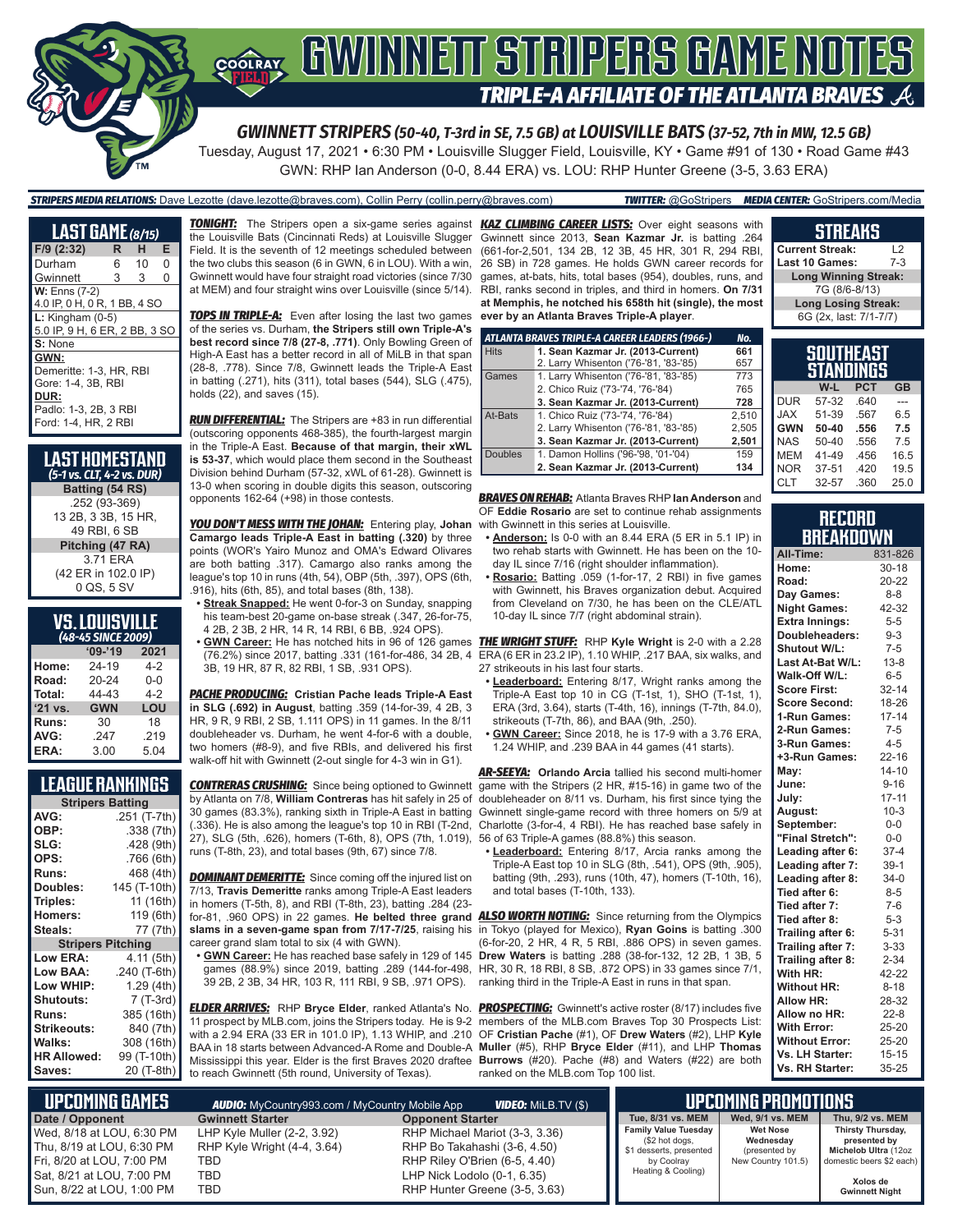

#### *TUESDAY, AUGUST 17, 2021 AT LOUISVILLE*

#### **MANAGER MATT TUIASOSOPO**

**Matt Tuiasosopo** is in his first season as Gwinnett manager and his third season as a coach in the Atlanta Braves organization in 2021. He was named the seventh manager in team history on 3/30/21. Tuiasosopo is both the youngest manager in team history (turned 35 on 5/10) and the first former Gwinnett player to manage the club (hit .221 with 19 HR, 73 RBI in 178 games from 2016-17).

Tuiasosopo made his managerial debut in 2019 with Class-A Rome, leading the club to a 65-74 record and earning Atlanta's Bobby Cox Award for minor league manager of the year. He was set to return to Rome in 2020, but was reassigned to the Braves Alternate Training Site at Coolray Field once the MiLB season was canceled.

| Tuiasosopo's Managerial Career | Games | W-L     | <b>PCT</b> | <b>Plavoffs</b> |
|--------------------------------|-------|---------|------------|-----------------|
| With Gwinnett (1 Season):      | 90    | $50-40$ | .556       |                 |
| MiLB Career (2 Seasons):       | 229   | 115-114 | .502       |                 |

*All staff bios available in the 2021 Stripers Media Guide*

|                            | EJECTIONS (3)            |                         |
|----------------------------|--------------------------|-------------------------|
| Player/Coach               | Date/Inning              | <b>Umpire</b>           |
| Ryan Goins                 | 5/25 vs. MEM, 7th Inning | <b>HP Clint Vondrak</b> |
| <b>MGR Matt Tuiasosopo</b> | 6/3 vs. JAX, 8th Inning  | <b>HP Alex Tosi</b>     |
| Travis Snider              | 7/30 at MEM, 8th Inning  | HP John Bacon           |

|                                                                                                                             |                              |                                       | TEAM DEFENSE (5TH IN TRIPLE-A EAST) |            |            |           |           |
|-----------------------------------------------------------------------------------------------------------------------------|------------------------------|---------------------------------------|-------------------------------------|------------|------------|-----------|-----------|
| <b>PCT</b>                                                                                                                  | G                            | TC                                    | PO.                                 | A          | Е          | <b>DP</b> | ТP        |
| .982                                                                                                                        | 90                           | 3189                                  | 2333                                | 800        | 56         | 86        |           |
| <b>Catchers</b>                                                                                                             |                              | <b>SB</b>                             | $\mathsf{cs}$                       | <b>ATT</b> | <b>PCT</b> | <b>PB</b> | W-L       |
| Casteel, Ryan                                                                                                               |                              |                                       | 0                                   |            | .000       |           | $1 - 1$   |
| Contreras, William                                                                                                          |                              | 12                                    | 0                                   | 12         | .000       | 3         | $15 - 2$  |
| d'Arnaud, Travis                                                                                                            |                              | 2                                     | 2                                   | 4          | .500       | U         | $5 - 1$   |
| Jackson, Alex                                                                                                               |                              | 10                                    | 4                                   | 14         | .286       |           | $11 - 12$ |
| Lucroy, Jonathan                                                                                                            |                              | 18                                    | 5                                   | 23         | .217       |           | $8 - 15$  |
| Martinez, Carlos                                                                                                            |                              | 3                                     | 0                                   | 3          | .000       |           | $2 - 1$   |
| Morales, Jonathan                                                                                                           |                              | 10                                    | 5                                   | 15         | .333       |           | $8 - 8$   |
| Total:                                                                                                                      |                              | 56                                    | 16                                  | 72         | .222       | 8         | 50-40     |
| Waters (9), Demeritte (4), Ervin (4), Sanchez (2),<br><b>Outfield Assists (22):</b><br>Almonte (1), Inciarte (1), Pache (1) |                              |                                       |                                     |            |            |           |           |
| <b>Pitcher Pickoffs (4):</b>                                                                                                |                              | Kingham (2), Y. Lopez (1), Muller (1) |                                     |            |            |           |           |
|                                                                                                                             | <b>Catcher Pickoffs (2):</b> |                                       | Casteel (1), Jackson (1)            |            |            |           |           |

## **STARTS**

|     | <b>By Batting Order</b>                                                                                                                                                                                              |
|-----|----------------------------------------------------------------------------------------------------------------------------------------------------------------------------------------------------------------------|
| 1:  | Waters (61), Pache (14), Inciarte (6), Arcia (5), Almonte (1), Ervin (1), Gore (1),<br>Sanchez (1)                                                                                                                   |
| 2:  | Pache (27), Kipnis (22), Arcia (17), Goins (7), Rosario (5), Demeritte (3), Waters (3),<br>Almonte (1), Camargo (1), Ervin (1), Gore (1), Heredia (1), Sanchez (1)                                                   |
| 3:  | Arcia (40), Camargo (29), d'Arnaud (6), Demeritte (4), Jackson (3), Kipnis (3), Lucroy (3),<br>Contreras (2)                                                                                                         |
| 4:  | Camargo (38), Jackson (17), Demeritte (15), Lucroy (5), Contreras (4), Kipnis (4),<br>Almonte (3), Casteel (3), Kazmar Jr. (1)                                                                                       |
| 5:  | Contreras (19), Lucroy (13), Goins (11), Kazmar Jr. (10), Almonte (8), Jackson (8),<br>Kipnis (7), Demeritte (6), Camargo (3), Snider (2), Casteel (1), Ervin (1), Sanchez (1)                                       |
| 6:  | Goins (19), Kazmar Jr. (11), Casteel (10), Demeritte (8), Ervin (8), Snider (8),<br>Pache (6), Lucroy (5), Almonte (4), Sanchez (4), Waters (4), Contreras (2), Jackson (1)                                          |
| 7:  | Ervin (21), Kazmar Jr. (16), Goins (12), Sanchez (11), Snider (11), Pache (6),<br>Demeritte (5), Casteel (4), Morales (2), Almonte (1), Waters (1)                                                                   |
| 8:  | Sanchez (29), Ervin (12), Morales (12), Kazmar Jr. (11), Snider (8), Goins (6),<br>Casteel (5), Gore (4), Brugman (1), Martinez (1), Unroe (1)                                                                       |
| 9:  | Starting Pitchers (48), Sanchez (12), Morales (11), Ervin (4), Gore (4), Snider (4),<br>Casteel (2), Kazmar Jr. (2), Martinez (2), Unroe (1)                                                                         |
|     | <b>By Position</b>                                                                                                                                                                                                   |
| C:  | Jackson (23), Lucroy (23), Contreras (17), Morales (16), d'Arnaud (6), Martinez (3),<br>Casteel (2)                                                                                                                  |
| 1B: | Camargo (37), Casteel (21), Snider (13), Kazmar Jr. (8), Morales (6), Lucroy (2),<br>Unroe (2), Goins (1)                                                                                                            |
| 2B: | Kipnis (28), Goins (24), Sanchez (19), Kazmar Jr. (17), Arcia (1), Morales (1)                                                                                                                                       |
| 3B: | Camargo (31), Kazmar Jr. (23), Sanchez (22), Goins (9), Arcia (3), Morales (2)                                                                                                                                       |
| SS: | Arcia (53), Goins (21), Sanchez (14), Camargo (1), Kazmar Jr. (1)                                                                                                                                                    |
| LF: | Waters (27), Ervin (22), Gore (10), Almonte (9), Snider (7), Kipnis (5), Arcia (4),<br>Demeritte (3), Heredia (1), Rosario (1), Sanchez (1)                                                                          |
| CF: | Pache (50), Waters (27), Ervin (6), Inciarte (5), Rosario (2)                                                                                                                                                        |
| RF: | Demeritte (35), Ervin (19), Waters (15), Almonte (8), Snider (8), Sanchez (3),<br>Camargo (1), Pache (1)                                                                                                             |
| DH: | Contreras (10), Jackson (6), Snider (5), Demeritte (3), Kipnis (3), Casteel (2),<br>Kazmar Jr. (2), Pache (2), Rosario (2), Almonte (1), Arcia (1), Brugman (1), Camargo (1),<br>Ervin (1), Inciarte (1), Lucroy (1) |

|               | <b>VS.2021 OPPONENTS</b>                                            |          |          |               |         |       |         |  |  |  |  |  |  |  |
|---------------|---------------------------------------------------------------------|----------|----------|---------------|---------|-------|---------|--|--|--|--|--|--|--|
|               | <b>Total</b><br><b>Total</b><br>Home<br>Home<br><b>Road</b><br>Road |          |          |               |         |       |         |  |  |  |  |  |  |  |
| <b>CLT</b>    | $5 - 1$                                                             | $11 - 1$ | $16 - 2$ | <b>COL</b>    |         |       |         |  |  |  |  |  |  |  |
| <b>DUR</b>    | $4 - 2$                                                             | $1 - 5$  | $5 - 7$  | LOU           | $4 - 2$ | ---   | $4 - 2$ |  |  |  |  |  |  |  |
| <b>JAX</b>    | $1 - 5$                                                             | ---      | $1 - 5$  | <b>MW DIV</b> | $4 - 2$ | $0-0$ | $4 - 2$ |  |  |  |  |  |  |  |
| <b>MEM</b>    | $5 - 1$                                                             | $7-5$    | $12 - 6$ |               |         |       |         |  |  |  |  |  |  |  |
| <b>NAS</b>    | $6-6$                                                               | $0-6$    | $6 - 12$ |               |         |       |         |  |  |  |  |  |  |  |
| <b>NOR</b>    | $5 - 1$                                                             | $1 - 5$  | $6-6$    |               |         |       |         |  |  |  |  |  |  |  |
| <b>SE DIV</b> | $26 - 16$                                                           | 20-22    | 46-38    |               |         |       |         |  |  |  |  |  |  |  |

#### **LAST AT-BAT WINS** *(13)*

|                      |                          | The Stripers are 13-8 (.619) in games decided in the last at-bat in 2021. |
|----------------------|--------------------------|---------------------------------------------------------------------------|
| Date/Opponent        | <b>Score</b>             | <b>Game-Winning Play</b>                                                  |
| 5/4 at Charlotte     | 10-9 (12th)              | Almonte scores on E4 (Reynolds)                                           |
| 5/9 at Charlotte     | 12-9 (10th)              | Camargo RBI single                                                        |
| 5/14 vs. Louisville  | $2-1$ (8th)              | Arcia solo HR                                                             |
| 5/16 vs. Louisville  | 5-4 $(9th)*$             | Arcia walk-off solo HR                                                    |
| 5/25 vs. Memphis     | $2-1$ (9th) <sup>*</sup> | Kazmar walk-off single                                                    |
| 6/9-G2 at Memphis    | $3-1$ (8th)              | Waters RBI single                                                         |
| 6/18 vs. Nashville   | 8-7 (10th)*              | Arcia scores on E4 (Hiura on Lucroy FC)                                   |
| 6/30 at Durham       | $2-1$ (9th)              | Pache RBI single                                                          |
| 7/18 at Charlotte    | 13-12 (9th)              | Contreras RBI double                                                      |
| 8/1 at Memphis       | $4-2$ (9th)              | Ervin RBI single                                                          |
| 8/6 vs. Charlotte    | 4-3 $(11th)^*$           | Morales walk-off single                                                   |
| 8/8-G1 vs. Charlotte | 4-3 $(7th)^*$            | d'Arnaud walk-off single                                                  |
| 8/11-G1 vs. Durham   | 4-3 $(7th)^*$            | Pache walk-off single                                                     |
|                      |                          |                                                                           |

*\*Denotes "walk-off" win*

## **GWINNETT PLAYERS USED** *(57 IN 2021)*

**Pitchers (32)** Anderson, Ian Arano, Victor Biddle, Jesse Bradford, Chasen Burrows, Thomas Chavez, Jesse Davidson, Tucker De La Cruz, Jasseel *Edwards Jr., Carl* Flaa, Jay Greene, Shane Hernandez, Daysbel Horacek, Mitch Johnstone, Connor *Jones, Nate* Kelley, Trevor Lee, Dylan Lopez, Yoan Martin, Chris Minter, A.J. Muller, Kyle Roark, Tanner *Tice,Ty* Webb, Jacob *Wilson, Bryse* Wright, Kyle

Kingham, Nolan Newcomb, Sean Rodriguez, Jose Santana, Edgar Toussaint, Touki Ynoa, Huascar Almonte, Abraham Arcia, Orlando *Brugman, Jaycob* Camargo, Johan Casteel, Ryan Contreras, William d'Arnaud, Travis Demeritte, Travis Ervin, Phillip Goins, Ryan Gore, Terrance Heredia, Guillermo Inciarte, Ender *Jackson, Alex* Kazmar Jr., Sean Kipnis, Jason

*Lucroy, Jonathan* Martinez, Carlos Morales, Jonathan Pache, Cristian Rosario, Eddie Sanchez, Yolmer Snider, Travis Unroe, Riley Waters, Drew

*Italics = Player no longer in Braves organization*

#### **BASS-LANTA**

OF Abraham Almonte RHP Ian Anderson INF/OF Orlando Arcia LHP Jesse Biddle INF Johan Camargo RHP Jesse Chavez C William Contreras C Travis d'Arnaud LHP Tucker Davidson RHP Carl Edwards Jr.

**30 players have played for both Gwinnett and Atlanta in 2021:** RHP Jay Flaa RHP Shane Greene OF Guillermo Heredia OF Ender Inciarte C Alex Jackson RHP Nate Jones INF Sean Kazmar Jr. C Jonathan Lucroy RHP Chris Martin LHP A.J. Minter

LHP Kyle Muller (Debut) LHP Sean Newcomb OF Cristian Pache RHP Edgar Santana RHP Ty Tice RHP Touki Toussaint RHP Jacob Webb RHP Bryse Wilson RHP Kyle Wright RHP Huascar Ynoa

### **ATLANTA BRAVES REHAB ASSIGNMENTS** *(10 IN 2021)*

RT Abdominal Strain (7/7)

**Player Injury (IL Date)** RHP Chris Martin RT Shoulder Inflammation (4/7) 5/5-5/11<br>CF Ender Inciarte Strained I T Hamstring (4/17) 5/6-5/12 OF Ender Inciarte Strained LT Hamstring (4/17) 5/6-5<br>OF Guillermo Heredia RT Hamstring Inflammation (5/1) 5/14 OF Guillermo Heredia RT Hamstring Inflammation (5/1) 5/14<br>C Alex Jackson Strained LT Hamstring (5/2) 5/21-6/9, 6/30-7/20 C Alex Jackson Strained LT Hamstring (5/2) 5/21-6/9<br>CF Cristian Pache RT Hamstring Inflammation (5/14) 5/29-6/1 OF Cristian Pache RT Hamstring Inflammation (5/14)<br>RHP Touki Toussaint RT Shoulder Strain (3/26) RHP Touki Toussaint RT Shoulder Strain (3/26) 6/22-7/15<br>C Travis d'Arnaud Torn LT Thumb Ligament (5/2) 7/30-8/10 C Travis d'Arnaud Torn LT Thumb Ligament (5/2) 7/30<br>RHP Ian Anderson RT Shoulder Inflammation (7/16) 8/5-RHP Ian Anderson RT Shoulder Inflammation (7/16) 8/5-<br>RHP Huascar Ynoa Fractured RT Hand (5/17) 8/6-RHP Huascar Ynoa Fractured RT Hand (5/17) 8/6-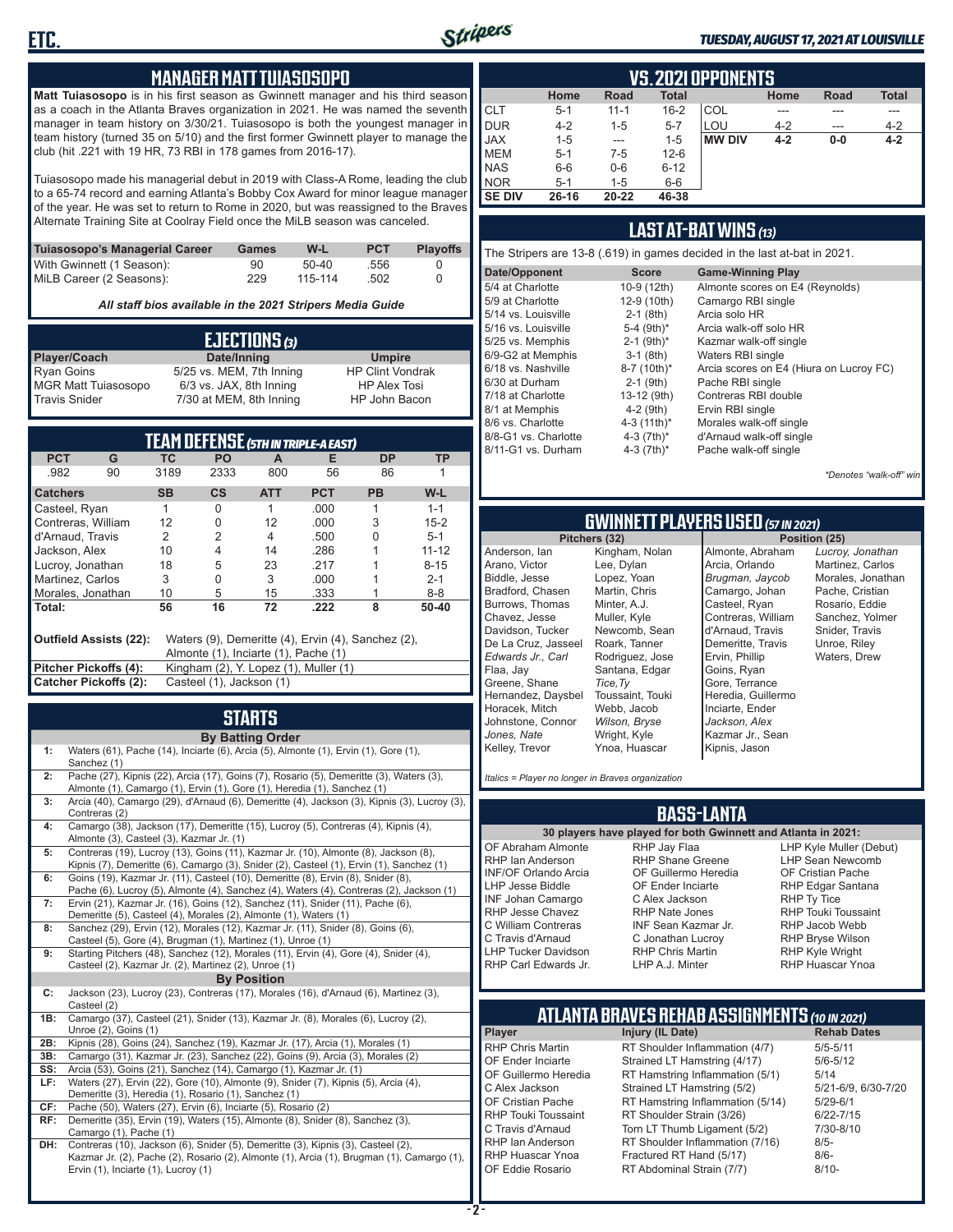#### **STARTING PITCHER**



**ON BRAVES 40-MAN ROSTER**

#### *TUESDAY, AUGUST 17, 2021 AT LOUISVILLE*

## **36****IAN ANDERSON**

| B/T: | R/R | <b>BORN:</b> 5/2/98 in Rexford, New York (Age 23)                     |
|------|-----|-----------------------------------------------------------------------|
| HT:  | 6-3 | ACQUIRED: Braves' 1st round pick (3rd overall) in 2016 June draft out |
| WT:  | 170 | of Shenendehowa High School (Clifton Park, NY)                        |

*TONIGHT'S START:* Anderson makes his third rehab start with Gwinnett in game one of a six-game series at Louisville ... He has been on Atlanta's 10-day injured list since 7/16 (right shoulder inflammation) ... Is 1-2 with a 6.90 ERA and .243 BAA in seven career regular-season starts with Gwinnett, five coming during his Triple-A debut in 2019 (1-2, 6.57 ERA, .242 BAA).

*2021 WITH ATLANTA:* Entered the season ranked the Braves' No. 2 prospect and No. 18 in baseball by MLB.com ... Made Atlanta's Opening Day Roster for the first time ... Prior to injury, went 5-5 with a 3.56 ERA and .226 BAA in 18 starts (8 quality) ... Has five scoreless starts, including two of 7.0 IP (4/27 vs. CHC, 6/10 at PHI) ... Went 2-0 with a 2.48 ERA and .196 BAA in five April starts ... After going 4-1 with a 2.82 ERA in his first nine starts through 5/21, went 1-4 with a 4.40 ERA over his next nine starts.

*2020 SEASON:* Opened the year at the Braves' Alternate Training Site at Coolray Field ... Had his contract selected by Atlanta on 8/25 and made his MLB debut, going 3-2 with a 1.95 ERA and .172 BAA in six starts ... Won his debut start on 8/26 vs. the New York Yankees (6.0 IP, 1 H, 1 ER, 1 HR, 2 BB, 6 SO in 5-1 win, G1 of DH, solo HR by Luke Voit in 6th) ... Made four starts during his MLB Postseason debut, going 2-0 with a 0.96 ERA and .164 BAA ... Didn't allow a run over his first three Postseason starts, 10/1 vs. Cincinnati in the NLWCS (win, 6.0 IP, 2 H, 9 SO), 10/7 vs. Miami in the NLDS (win, 5.2 IP, 3 H, 8 SO), and 10/13 vs. the Los Angeles Dodgers in the NLCS (ND, 4.0 IP, 1 H, 5 SO) ... **Finished seventh in NL Rookie of the Year voting**.

*MiLB CAREER ACCOLADES:* **2018:** Florida State League Postseason All-Star (2-6, 2.52 ERA in 20 starts with Advanced-a Florida) ... **2019:** Southern League Midseason All-Star and SiriusXM MLB All-Star Futures Game selection (5-4, 2.85 ERA in 14 firsthalf starts with Double-A Mississippi) ... MiLB.com Braves Organization All-Star (8-7, 3.38 ERA in 26 starts between Mississippi and Triple-A Gwinnett.).

|              | <b>ANDERSON'S OVERALL STATS</b> |         |            |       |    |     |     |            |             |  |  |  |  |  |
|--------------|---------------------------------|---------|------------|-------|----|-----|-----|------------|-------------|--|--|--|--|--|
| 'ear         | Team                            | W-L     | <b>ERA</b> | G/GS  | HR | ВB  | SΟ  | <b>BAA</b> | <b>WHIP</b> |  |  |  |  |  |
| 12021        | ATLANTA (MLB)                   | $5-5$   | 3.56       | 18/18 | 9  | 39  | 98  | .226       | 1.25        |  |  |  |  |  |
|              | Gwinnett (AAA)                  | $0 - 0$ | 8.44       | 2/2   |    | 6   | 5   | .250       | 2.06        |  |  |  |  |  |
| MiLB Career: |                                 | 17-21   | 2.98       | 82/82 | 16 | 175 | 456 | 214        | 1.24        |  |  |  |  |  |
| MLB Career:  |                                 | $8 - 7$ | 3.16       | 24/24 | 10 | 53  | 139 | .213       | 1 21        |  |  |  |  |  |

|           | <b>ANDERSON'S 2021 SPLITS (WITH GWINNETT)</b> |           |                       |
|-----------|-----------------------------------------------|-----------|-----------------------|
| Home:     | 0-0, 8.44 ERA (2G)                            | Road:     | $0-0, - -$ ERA $(0G)$ |
| Day:      | $0-0, - -$ ERA $(0G)$                         | Night:    | 0-0, 8.44 ERA (2G)    |
| Starter:  | 0-0, 8.44 ERA (2G)                            | Reliever: | $0-0, - -$ ERA $(0G)$ |
| lVs. LHB: | .273 BAA, 0 HR                                | Vs. RHB:  | .222 BAA, 0 HR        |

|         | <b>ANDERSON VS. LOUISVILLE</b>                              |      |  |  |     |  |  |  |  |  |  |  |  |  |
|---------|-------------------------------------------------------------|------|--|--|-----|--|--|--|--|--|--|--|--|--|
|         | W-L<br><b>GS</b><br>ER<br><b>HR</b><br>ВB<br>ERA<br>ΙP<br>G |      |  |  |     |  |  |  |  |  |  |  |  |  |
| 12021:  | 0-0                                                         | - -- |  |  | 0.0 |  |  |  |  |  |  |  |  |  |
| Career: | 0-0                                                         | - -- |  |  | 0.0 |  |  |  |  |  |  |  |  |  |

|                                                                        | <b>ANDERSON'S HIGHS &amp; LOWS</b> |                                   |  |  |  |  |  |  |  |  |  |
|------------------------------------------------------------------------|------------------------------------|-----------------------------------|--|--|--|--|--|--|--|--|--|
|                                                                        | <b>Season</b>                      | Career (MiLB and MLB)             |  |  |  |  |  |  |  |  |  |
| IP:                                                                    | 7.0 (3x, last: 7/1 vs. NYM)        | 7.2 (8/1/18, FLA at CHA)          |  |  |  |  |  |  |  |  |  |
| $\left  \begin{array}{c} \text{so:} \\ \text{BB:} \end{array} \right $ | 9 (6/26 at CIN)                    | 14 (6/28/19, MIS vs. JXN)         |  |  |  |  |  |  |  |  |  |
|                                                                        | 5 (7/11 at MIA)                    | 6 (2x, last: 8/30/19, GWN at DUR) |  |  |  |  |  |  |  |  |  |
| H:<br>ER:                                                              | 7 (2x, last: 6/16 vs. BOS)         | 8 (5/30/17, ROM at GVL)           |  |  |  |  |  |  |  |  |  |
|                                                                        | 4 (6x, last: 7/11 at MIA)          | 6 (4/23/19, MIS vs. MTG)          |  |  |  |  |  |  |  |  |  |
| Low-Hit CG:                                                            | No 9.0 IP CG                       | No 9.0 IP CG                      |  |  |  |  |  |  |  |  |  |
| Low-ER CG:                                                             | No 9.0 IP CG                       | No 9.0 IP CG                      |  |  |  |  |  |  |  |  |  |

|                                                                                       | <b>ANDERSON AT THE PLATE</b> |    |  |              |          |  |  |        |   |    |  |  |  |  |
|---------------------------------------------------------------------------------------|------------------------------|----|--|--------------|----------|--|--|--------|---|----|--|--|--|--|
| AVG.<br><b>HR</b><br><b>RBI</b><br><b>BB</b><br><b>SO</b><br>3B<br>AB<br>2B<br>н<br>R |                              |    |  |              |          |  |  |        |   |    |  |  |  |  |
| 2021 w/ATL:                                                                           | 077                          | 26 |  |              |          |  |  |        |   | 20 |  |  |  |  |
| 2021 w/GWN:                                                                           | $- - -$                      |    |  | $\mathbf{O}$ | $\Omega$ |  |  | $\cup$ | O | 0  |  |  |  |  |
| MiLB Career:                                                                          | .000                         | 18 |  |              |          |  |  |        |   | 12 |  |  |  |  |
| MLB Career:                                                                           | 077                          | 26 |  |              |          |  |  |        |   | 20 |  |  |  |  |

|            |                 |               |           | <b>ANDERSON'S 2021 STARTS (ALL LEVELS)</b> |   |             |           |                |           |           |                         |              |                                                |  |  |  |  |
|------------|-----------------|---------------|-----------|--------------------------------------------|---|-------------|-----------|----------------|-----------|-----------|-------------------------|--------------|------------------------------------------------|--|--|--|--|
| Team       | Date/Opp.       | <b>Result</b> | <b>IP</b> | н                                          | R | <b>ER</b>   | <b>HR</b> | <b>BB</b>      | <b>SO</b> | NP-S      | Opp. Starter            | <b>Final</b> | <b>Notes</b>                                   |  |  |  |  |
| ATL        | 4/4 at PHI      | <b>ND</b>     | 5.0       | 4                                          |   |             |           |                |           | 88-55     | Zach Eflin              | $L, 1-2$     | Did not receive any runs of support.           |  |  |  |  |
| ATL        | 4/10 vs. PHI    | <b>ND</b>     | 5.1       | 5                                          | 4 | 4           | 2         |                | 6         | 89-56     | Zach Eflin              | W. 5-4       | HRs hit by Andrew McCutchen, Bryce Harper.     |  |  |  |  |
| <b>ATL</b> | 4/15 vs. MIA    | <b>ND</b>     | 5.0       | 6                                          | 3 | 3           | 0         | 4              | 6         | 98-57     | <b>Trevor Rogers</b>    | W, 7-6       | Dansby Swanson hit walk-off single in 9th.     |  |  |  |  |
| ATL        | 4/21 at NYY     | W, 1-0        | 6.2       | $\overline{4}$                             | 0 | $\mathbf 0$ | 0         | 4              | 4         | 97-65     | Corey Kluber            | W. 4-1       | All 4 hits allowed were singles.               |  |  |  |  |
| ATL        | 4/27 vs. CHC    | W. 2-0        | 7.0       |                                            | 0 | 0           | 0         |                | 8         | 90-59     | <b>Trevor Williams</b>  | W, 5-0       | Tied MLB career high in IP (9/12/20 at WSH).   |  |  |  |  |
| <b>ATL</b> | 5/2 at TOR      | $-.2-1$       | 4.0       | 6                                          | 4 | 4           | 0         | $\overline{2}$ | 5         | 89-56     | Ross Stripling          | $L, 2-7$     | Allowed a pair of doubles.                     |  |  |  |  |
| ATL        | 5/8 vs. PHI     | <b>ND</b>     | 6.0       | 6                                          | 3 | 3           |           | 3              |           | 94-52     | Vince Velasquez         | W. 8-7       | Braves overcame 3-run deficit to win in 12th.  |  |  |  |  |
| ATL        | 5/15 at MIL     | W. 3-1        | 6.0       | 2                                          |   |             | 0         | 4              | 4         | 110-61    | <b>Brett Anderson</b>   | W. 5-1       | Threw a professional career-high 110 pitches.  |  |  |  |  |
| <b>ATL</b> | 5/21 vs. PIT    | W. 4-1        | 6.0       | 6                                          | 0 | $\Omega$    | 0         | $\Omega$       | 6         | $92 - 62$ | <b>Tyler Anderson</b>   | W. 20-1      | First start with 0 BB since 9/24/20 vs. MIA.   |  |  |  |  |
| ATL        | 5/29 at NYM     | $.4-2$        | 4.0       |                                            |   | 4           | 2         |                | 6         | 87-55     | Taiiuan Walker          | L. 2-13      | Most hits allowed in MLB start since 9/24/20.  |  |  |  |  |
| ATL        | 6/4 vs. LAD     | 4-3           | 4.1       |                                            | 4 | 4           | 0         | 3              | 6         | 98-57     | Julio Urias             | $L, 5-9$     | LAD scored 8 runs in the 5th inning.           |  |  |  |  |
| <b>ATL</b> | 6/10 at PHI     | <b>ND</b>     | 7.0       | 4                                          | 0 | $\Omega$    | 0         |                | 4         | 98-66     | Zack Wheeler            | L. 3-4       | PHI scored 3 runs in 10th inning for walk-off. |  |  |  |  |
| <b>ATL</b> | 6/16 vs. BOS    | <b>ND</b>     | 4.0       |                                            | 4 | 4           | 0         |                | 5         | 87-57     | <b>Garrett Richards</b> | L. 8-10      | Allowed 4 doubles.                             |  |  |  |  |
| ATL        | G2, 6/21 at NYM | W. 5-3        | 5.1       | 3                                          | 0 | $\Omega$    | 0         |                | 5         | 85-50     | Jerad Eickhoff          | W, 1-0       | Ronald Acuña Jr. HR was only run in game.      |  |  |  |  |
| ATL        | 6/26 at CIN     | 5-4           | 6.0       | 5                                          | 3 | 3           |           |                | 9         | 97-60     | Luis Castillo           | $L. 1 - 4$   | Tied most MLB strikeouts (9/12/20 at WSH).     |  |  |  |  |
| ATL        | 7/1 vs. NYM     | <b>ND</b>     | 7.0       | 3                                          | 2 | 2           |           | $\overline{2}$ | 2         | 97-59     | Jacob deGrom            | W, 4-3       | Freddie Freeman hit walk-off single in 9th.    |  |  |  |  |
| ATL        | 7/6 at PIT      | <b>ND</b>     | 5.0       | 5                                          |   |             | 0         | 3              | 4         | 91-56     | Chad Kuhl               | $L, 1-2$     | Pittsburgh won on a walk-off walk.             |  |  |  |  |
| <b>ATL</b> | 7/11 at MIA     | ., 5-5        | 2.1       | 6                                          | 4 | 4           |           | 5              | 4         | 64-32     | Pablo Lopez             | L. 4-7       | Placed on 10-day IL on 7/16.                   |  |  |  |  |
| <b>GWN</b> | 8/5 vs. CLT     | <b>ND</b>     | 2.1       | 2                                          | 2 | 2           | 0         | 3              | 2         | 47-24     | Jonathan Stiever        | $L, 6-10$    | Both runs scored after his exit (Johnstone).   |  |  |  |  |
| <b>GWN</b> | 8/11-G1 vs. DUR | <b>ND</b>     | 3.0       | 3                                          | 3 | 3           | 0         | 3              | 3         | 64-35     | <b>Tommy Romero</b>     | W. 4-3       | All runs scored on Quiroz 3-run double in 1st. |  |  |  |  |

|                     | <b>STRIPERS STARTING PITCHERS (13 IN 2021)</b> |            |    |          |           |                             |                            |                                                    |  |  |  |  |
|---------------------|------------------------------------------------|------------|----|----------|-----------|-----------------------------|----------------------------|----------------------------------------------------|--|--|--|--|
| <b>Pitcher</b>      | W-L                                            | <b>ERA</b> | GS | QS       |           | <b>Team W-L Run Support</b> | <b>Last Gwinnett Start</b> | <b>Final Line</b>                                  |  |  |  |  |
| Anderson, lan       | $0 - 0$                                        | 8.44       |    |          | $1 - 1$   | 1.00 RPG (2 Tot.)           | 8/11-G1 vs. DUR (ND)       | 3.0 IP, 3 H, 3 R, 3 ER, 3 BB, 3 SO, 1 WP (64p/35s) |  |  |  |  |
| Burrows, Thomas     | $0-0$                                          | 0.00       |    | $\Omega$ | 1-0       | $0.00$ RPG $(0$ Tot.)       | 7/21-G1 vs. NOR (ND)       | 1.0 IP, 0 H, 1 R, 0 ER, 3 BB, 2 SO (32p/13s)       |  |  |  |  |
| Davidson, Tucker    | $2 - 1$                                        | 0.90       | 3  | 3        | $2 - 1$   | 5.33 RPG (16 Tot.)          | 5/23 at NAS (L)            | 6.0 IP, 1 H, 1 R, 1 ER, 1 BB, 9 SO, 1 HR (82p/51s) |  |  |  |  |
| De La Cruz, Jasseel | $0 - 3$                                        | 7.02       | 15 | $\Omega$ | $8 - 7$   | 2.27 RPG (34 Tot.)          | 8/14 vs. DUR (L)           | 0.0 IP, 3 H, 3 R, 3 ER, 1 BB, 0 SO, 1 WP (19p/10s) |  |  |  |  |
| Johnstone, Connor   | $1 - 6$                                        | 7.16       | 11 | $\Omega$ | $4 - 7$   | 1.82 RPG (20 Tot.)          | 7/31 at MEM (ND)           | 2.0 IP, 1 H, 0 R, 0 BB, 1 SO (27p/15s)             |  |  |  |  |
| Kingham, Nolan      | $0 - 4$                                        | 8.89       | 6  | 0        | $2 - 4$   | 1.33 RPG (8 Tot.)           | 8/15 vs. DUR (L)           | 5.0 IP, 9 H, 6 R, 6 ER, 2 BB, 3 SO, 1 HR (93p/56s) |  |  |  |  |
| Muller, Kyle        | $2 - 2$                                        | 3.92       | 9  | 2        | $7-2$     | 4.22 RPG (38 Tot.)          | 7/14 at CLT (ND)           | 4.0 IP, 1 H, 0 R, 2 BB, 4 SO, 1 WP (71p/44s)       |  |  |  |  |
| Roark, Tanner       | $0 - 0$                                        | 0.00       | 2  | $\Omega$ | $2 - 0$   | 4.00 RPG (8 Tot.)           | 7/25 vs. NOR (ND)          | 3.0 IP, 1 H, 0 R, 0 BB, 3 SO, 1 HBP (32p/23s)      |  |  |  |  |
| Rodriguez, Jose     | $3-3$                                          | 6.34       | 10 | $\Omega$ | $5 - 5$   | 2.70 RPG (27 Tot.)          | 8/12 vs. DUR (W)           | 5.2 IP, 3 H, 0 R, 1 BB, 5 SO (78p/48s)             |  |  |  |  |
| Toussaint, Touki    | $2 - 1$                                        | 4.32       | 4  | 2        | $2 - 2$   | 3.50 RPG (14 Tot.)          | 7/13 at CLT (W)            | 6.0 IP, 3 H, 2 R, 2 ER, 3 BB, 7 SO, 1 HR (89p/54s) |  |  |  |  |
| Wilson, Bryse       | $4 - 2$                                        | 4.47       | 9  | 3        | $6 - 3$   | 3.00 RPG (27 Tot.)          | 7/7 vs. NAS (ND)           | 5.0 IP, 8 H, 5 R, 5 ER, 2 BB, 2 SO, 2 HR (81p/50s) |  |  |  |  |
| Wright, Kyle        | $4 - 4$                                        | 3.64       | 16 | 5.       | $8 - 8$   | 2.06 RPG (33 Tot.)          | 8/13 vs. DUR (W)           | 5.0 IP, 6 H, 3 R, 2 ER, 1 BB, 5 SO (97p/62s)       |  |  |  |  |
| Ynoa, Huascar       | $0-0$                                          | 4.32       | 2  | $\Omega$ | $2 - 0$   | 2.50 RPG (5 Tot.)           | 8/11-G2 vs. DUR (ND)       | 4.2 IP, 4 H, 3 R, 3 ER, 4 BB, 7 SO, 1 WP (83p/51s) |  |  |  |  |
| Total:              | 18-26                                          | 5.08       | 90 | 15       | $50 - 40$ | 2.57 RPG (232 Tot.)         |                            |                                                    |  |  |  |  |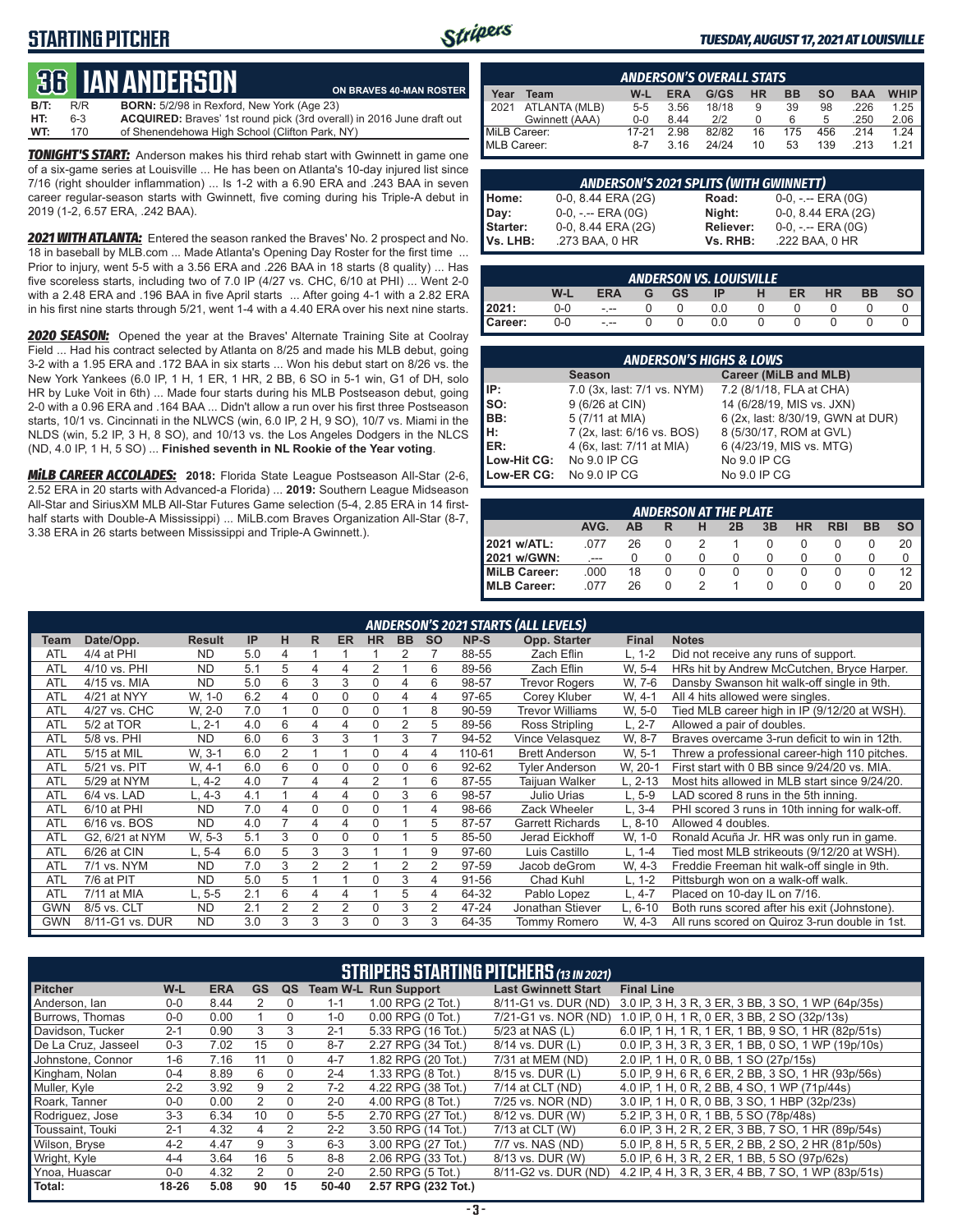#### **BULLPEN**



#### *TUESDAY, AUGUST 17, 2021 AT LOUISVILLE*

|            | <b>STRIPERS PITCHING BREAKDOWN</b>               |            |            |       |     |                                 |           |           |            |  |  |  |  |  |
|------------|--------------------------------------------------|------------|------------|-------|-----|---------------------------------|-----------|-----------|------------|--|--|--|--|--|
|            | W-L                                              | <b>ERA</b> | IP         | R     | ER  | <b>HR</b>                       | <b>BB</b> | <b>SO</b> | <b>BAA</b> |  |  |  |  |  |
| Starters:  | 18-26                                            | 5.08       | 379.1      | 227   | 214 | 56                              | 155       | 378       | .263       |  |  |  |  |  |
| Relievers: | $32 - 14$                                        | 3.19       | 398.1      | 158   | 141 | 43                              | 153       | 462       | .217       |  |  |  |  |  |
| l Total:   | 50-40                                            |            | 4.11 777.2 | - 385 | 355 | 99                              | 308       | 840       | . 240 I    |  |  |  |  |  |
|            | <b>Saves/Opp:</b> 20/33 (60.6%) <b>Holds:</b> 40 |            |            |       |     | <b>IR/Scored:</b> 71/24 (33.8%) |           |           |            |  |  |  |  |  |

|            | <b>PITCHING BY MONTH</b>                                                                |      |       |     |     |    |     |     |        |  |  |  |  |  |  |
|------------|-----------------------------------------------------------------------------------------|------|-------|-----|-----|----|-----|-----|--------|--|--|--|--|--|--|
|            | <b>BAA</b><br><b>BB</b><br><b>HR</b><br><b>SO</b><br>W-L<br><b>ERA</b><br>ER<br>IP<br>R |      |       |     |     |    |     |     |        |  |  |  |  |  |  |
| May:       | $14 - 10$                                                                               | 3.50 | 211.0 | 90  | 82  | 28 | 65  | 240 | .222 ∥ |  |  |  |  |  |  |
| June:      | $9 - 16$                                                                                | 4.55 | 213.2 | 115 | 108 | 26 | 94  | 223 | .263 I |  |  |  |  |  |  |
| July:      | $17 - 11$                                                                               | 4.50 | 242.0 | 131 | 121 | 37 | 100 | 261 | .240 I |  |  |  |  |  |  |
| August:    | $10 - 3$                                                                                | 3.57 | 111.0 | 49  | 44  | 8  | 49  | 116 | .233   |  |  |  |  |  |  |
| September: |                                                                                         |      |       |     |     |    |     |     |        |  |  |  |  |  |  |

| RELIEF SUMMARY (CURRENT STRIPERS ONLY, GWINNETT STATS ONLY) |         |               |    |    |                          |        |              |                    |                                                    |                         |
|-------------------------------------------------------------|---------|---------------|----|----|--------------------------|--------|--------------|--------------------|----------------------------------------------------|-------------------------|
| <b>Pitcher</b>                                              | W-L     | <b>ERA</b>    | G  | GF | <b>HLD</b>               | SV/OPP | <b>IR/RS</b> | <b>Last Outing</b> | <b>Last Final Line</b>                             | <b>Scoreless Streak</b> |
| Arano, Victor                                               | 1-1     | 3.20          | 24 | 8  | 4                        | 2/4    | 3/0          | 8/15 vs. DUR       | 1.0 IP, 0 H, 0 R, 0 BB, 0 SO (9p/6s)               | 1G (1.0 IP)             |
| Biddle, Jesse (L)                                           | $0 - 1$ | .69           | 21 |    | 4                        | 0/1    | 9/3          | 8/12 vs. DUR       | Hold, 1.1 IP, 0 H, 0 R, 0 BB, 2 SO (19p/11s)       | 6G (6.2 IP)             |
| Bradford, Chasen                                            | 4-0     | 4.35          | 27 | 3  | 6                        | 0/1    | 2/2          | 8/14 vs. DUR       | 1.0 IP, 1 H, 2 R, 2 ER, 1 BB, 0 SO (22p/14s)       | -1G                     |
| Burrows, Thomas (L)                                         | $2 - 0$ | 2.48          | 24 |    | 3                        | 0/0    | 18/6         | 8/14 vs. DUR       | 1.1 IP, 0 H, 0 R, 2 BB, 3 SO, 1 WP (34p/17s)       | 5G (6.1 IP)             |
| De La Cruz, Jasseel                                         | $1 - 0$ | .93           |    |    |                          | 0/0    | 0/0          | 7/10 vs. NAS       | 3.0 IP, 0 H, 0 R, 3 BB, 3 SO (49p/28s)             | 2G (4.0 IP)             |
| Flaa, Jay                                                   | $1 - 1$ | 4.91          | 21 | 5  |                          | 1/1    | 2/0          | 8/14 vs. DUR       | 1.2 IP, 1 H, 0 R, 2 BB, 1 SO (34p/19s)             | 5G (5.2 IP)             |
| Johnstone, Connor                                           | $2 - 0$ | 1.74          | 13 |    |                          | 0/0    | 9/5          | 8/14 vs. DUR       | 3.0 IP, 2 H, 1 R, 1 ER, 0 BB, 1 SO, 1 HR (42p/28s) | $-1G$                   |
| Kelley, Trevor                                              | $2 - 2$ | .63           | 25 | 8  | 5                        | 0/2    | 7/2          | 8/14 vs. DUR       | 0.1 IP, 1 H, 0 R, 0 BB, 1 SO (11p/7s)              | 5G (4.0 IP)             |
| Lee, Dylan (L)                                              | $3 - 1$ | 1.77          | 26 | 6  | 6                        | 0/1    | 6/0          | 8/15 vs. DUR       | 2.0 IP, 1 H, 0 R, 0 BB, 2 SO (18p/14s)             | 5G (6.1 IP)             |
| Lopez, Yoan                                                 | $3-2$   | 3.32          | 21 | 6  | 3                        | 1/2    | 4/2          | 8/14 vs. DUR       | 1.2 IP, 2 H, 2 R, 1 ER, 1 BB, 3 SO, 1 WP (43p/25s) | $-1G$                   |
| Newcomb, Sean (L)                                           | $2 - 0$ | 2.45          | 10 | 8  | $\overline{\phantom{a}}$ | 2/2    | 0/0          | 8/12 vs. DUR       | Save, 1.0 IP, 1 H, 0 R, 0 BB, 0 SO (14p/11s)       | 3G (4.0 IP)             |
| Roark. Tanner                                               | $4 - 1$ | 3.06          |    |    |                          | 1/2    | 0/0          | 8/15 vs. DUR       | 1.0 IP, 0 H, 0 R, 0 BB, 0 SO (8p/4s)               | 3G (4.2 IP)             |
| Rodriguez, Jose                                             | $0 - 0$ | 3.60          |    |    |                          | 0/0    | 0/0          | 5/26 vs. MEM       | 1.0 IP, 2 H, 1 R, 1 ER, 0 BB, 1 SO, 1 HR (13p/10s) | $-2G$                   |
| Webb, Jacob                                                 | 1-1     | $2.2^{\circ}$ | 20 | 16 |                          | 5/5    | 0/0          | 8/8-G1 vs. CLT     | Win, 1.0 IP, 0 H, 0 R, 0 BB, 1 SO (9p/7s)          | 8G (8.0 IP)             |
|                                                             |         |               |    |    |                          |        |              |                    |                                                    |                         |

| <b>SCORELESS INNINGS STREAKS (10-PLUS INNINGS)</b> |                    |                       |  |  |  |  |  |  |
|----------------------------------------------------|--------------------|-----------------------|--|--|--|--|--|--|
| Length                                             | <b>Dates</b>       | <b>Stats</b>          |  |  |  |  |  |  |
| 16.0 IP                                            | 5/7-6/13 (10G)     | 1-0, 6 H, 3 BB, 12 SO |  |  |  |  |  |  |
| $12.0$ IP                                          | $5/25 - 6/5$ (3GS) | 1-0, 11 H, 3 BB, 8 SO |  |  |  |  |  |  |
| 11.0 IP                                            | $6/4 - 6/20$ (5G)  | 1-0, 8 H, 4 BB, 11 SO |  |  |  |  |  |  |
|                                                    |                    |                       |  |  |  |  |  |  |

## **54 VICTOR ARANO** *- RHP - 26 YRS - COSAMALOAPAN, MEXICO*

- **• 2021 with GWN: Is 1-0 with 1.04 ERA (1 ER in 8.2 IP), 1 SV, and .143 BAA (4 H, 3 BB, 14 SO) in 8G since 7/15** ... **5/14 vs. LOU:** Earned GWN's first save of 2021 (1.0 IP, 1 H) ... **8/1 at MEM:** Earned first win (2.0 IP, 2 H, 0 R, 1 SO in 4-2 win).
- **• 2021 with ATL:** Recalled on 5/8, but did not pitch ... Optioned on 5/10 ... DFA'd and outrighted to Gwinnett on 6/6.
- **• 2020:** Was a member of Philadelphia's 60-man player pool, but spent the entire year at the Alternate Site in Lehigh Valley ... DFA'd by the Phillies on 1/18.
- **• 2019:** Limited to just 6G with Triple-A Lehigh Valley (2-0, 0.00 ERA in 3G) and Philadelphia (1-0, 3.86 ERA in 3G) ... Was on injured list from 4/20-end of season (right elbow inflammation).
- **• Acquired:** Claimed off waivers from Philadelphia (1/22/21) ... Originally signed by the Los Angeles Dodgers as a non-drafted free agent (4/4/13).
- **• MLB Career:** 3-2, 2.65 ERA, .224 BAA, 3 SV in 73G with Philadelphia (2017-19).

#### **48 JESSE BIDDLE** *- LHP - 29 YRS - PHILADELPHIA, PA*

- **• 2021 with GWN: Since 6/23, is 0-0 with a 0.69 ERA (1 ER in 13.0 IP) and .245 BAA (12 H, 9 BB, 26 SO) in 13G**.
- **• 2021 with ATL:** Had his contract selected on 4/17, pitched in 8G with the Braves (0-0, 8.44 ERA, 10 ER in 10.2 IP) ... DFA'd on 5/17, outrighted to Gwinnett on 5/19. **• Spring Training:** 0-0, 3.00 ERA, .257 BAA, 2 SV in 9G with Cincinnati ... Released
- on 3/26 after re-signing as MiLB FA on 12/11/20. **• 2020:** Opened the year at Cincinnati's Alternate Training Site ... Contract selected
- on 8/25 (0-0, 0.00 ERA, 0 ER in 0.2 IP in 1G) ... Placed on 10-day injured list on 8/29 (left shoulder impingement) and missed the remainder of the year.
- **• Acquired:** MiLB FA (4/2/21) ... Originally Philadelphia's 1st-round pick (27th overall) in 2010 out of Germantown Friends High School (Philadelphia, PA).
- **• MLB Career:** 6-2, 5.07 ERA, .261 BAA, 1 SV in 99G with ATL (2018-19, 2021), SEA (2019), TEX (2019), CIN (2020).

## **28 CHASEN BRADFORD** *- RHP - 32 YRS - LAS VEGAS, NV*

- **• 2021 with GWN: All 4 of his wins (4-0) have been 2.0-IP outings:** 5/15 vs. LOU (1 H, 0 R, 2 SO), 6/16 vs. NAS (3 H, 1 ER, 3 SO), 6/24 at NOR (0 H, 0 R, 1 BB, 3 SO), and 7/31 at MEM (2.0 IP, 1 H, 1 ER, 1 SO) ... **5/7-6/13:** Posted team-best 16.0-IP scoreless streak over 10G (6 H, 3 BB, 12 SO).
- **• 2020:** Re-signed by Seattle to an MiLB deal on 1/15, but was not included on the Mariners' 60-man player pool ... Did not play.
- **• 2019:** Split time between Seattle (0-0, 4.86 ERA, 1 SV in 12G) and Triple-A Tacoma (0-0, 6.75 ERA, 1 SV in 5G).
- **• Acquired:** MiLB FA (3/15/21) ... Originally the New York Mets' 35th round pick in 2011 out of the University of Central Florida.
- **• MLB Career:** 7-0, 3.89 ERA, .253 BAA, 1 SV in 86G with NYM, SEA (2017-19).

| <b>PITCHER AWARDS &amp; HONORS</b> |                                     |                         |  |  |  |  |  |
|------------------------------------|-------------------------------------|-------------------------|--|--|--|--|--|
| <b>Pitcher</b>                     | <b>Award/Date</b>                   | <b>Stats</b>            |  |  |  |  |  |
| Wilson, B.                         | AAA East Pitcher of Week (6/28-7/4) | 0-0, 7.0 IP, 0 ER, 7 SO |  |  |  |  |  |

### **49 THOMAS BURROWS** *- LHP - 26 YRS - FLORENCE, AL*

- **• 2021 with GWN: Is 1-0 with 0.92 ERA (2 ER in 19.2 IP) and .136 BAA (9 H, 14 BB, 30 SO) in 15G (1 start) since 6/20** ... **6/20-7/2:** Struck out 12 over 7.0 scoreless IP (3 H, 1 BB) in 5G ... **7/15 at CLT:** Improved to 2-0 (1.0 IP, 0 H, 0 R, 0 BB, 1 SO) in 11-10 win ... **7/21-G2 vs. NOR:** Made the first start of his pro career (ND, 1.0 IP, 0 H, 1 R, 0 ER, 3 BB, 2 SO).
- **• MLB.com Prospect Rankings:** #20 (Braves Top 30).
- **• 2020:** Was an NRI to Spring Training, but not included on 60-man player pool.
- **• 2019:** Went 2-4 with a 4.42 ERA, .221 BAA, and 7 saves (7-for-9) in 43G between Double-A Mississippi and Gwinnett ... Stranded 16 of 17 inherited runners with the Stripers (94.1%) ... Won Atlanta's Bill Lucas Award for community service.
- **• Acquired:** Via trade with Seattle (1/11/17) ... Originally the Mariners' 4th-round pick in 2016 out of the University of Alabama.

#### **45 JAY FLAA** *- RHP - 29 YRS - BISMARCK, ND*

- **• 2021 with GWN: 5/13-6/24:** Did not allow an ER over his first 10G (1 R in 11.0 IP, 7 H, 9 BB, 15 SO, .171 BAA) ... **7/18 at CLT:** Earned his first save with GWN, tossing 1.0 IP (1 H, 1 ER, 0 BB, 2 SO) in a come-from-behind 13-12 victory ... **8/3 vs. CLT:** Earned first win with GWN (1.0 IP, 1 H, 0 R, 1 BB, 1 SO in 4-2 win).
- **• 2021 with ATL:** From 5/23-5/30, went 0-0 with a 27.00 ERA (4 ER in 1.1 IP) in 1G Outrighted to Gwinnett on 7/13.
- **• 2021 with BAL:** Selected by Baltimore on 4/26 and made his MLB debut on 4/27 vs. the NY Yankees (1.1 IP, 2 BB, 1 SO, struck out Aaron Judge) ... Optioned on 4/28, appeared in 1G with Triple-A Norfolk (0-0, 16.20) ... DFA'd on 5/8.
- **• Spring Training:** 0-0, 3.38 ERA, .200 BAA, 0 SV in 3G with Baltimore.
- **• 2020:** Was not on Baltimore's 60-man player pool, did not play.
- **• 2019:** Went 2-5 with a 4.69 ERA, .256 BAA, and 5 SV in 40G (3 starts) between Double-A Bowie and Norfolk (2-3, 5.24 ERA, 4 SV in 29G during Triple-A debut).
- **• Acquired:** Claimed off waivers from Baltimore (5/11/21) ... Originally the Orioles' 6th-round pick in 2015 out of North Dakota State University (Fargo, ND).
- **• MLB Career:** 0-0, 13.50 ERA, .300 BAA in 2G with Baltimore, Atlanta (2021).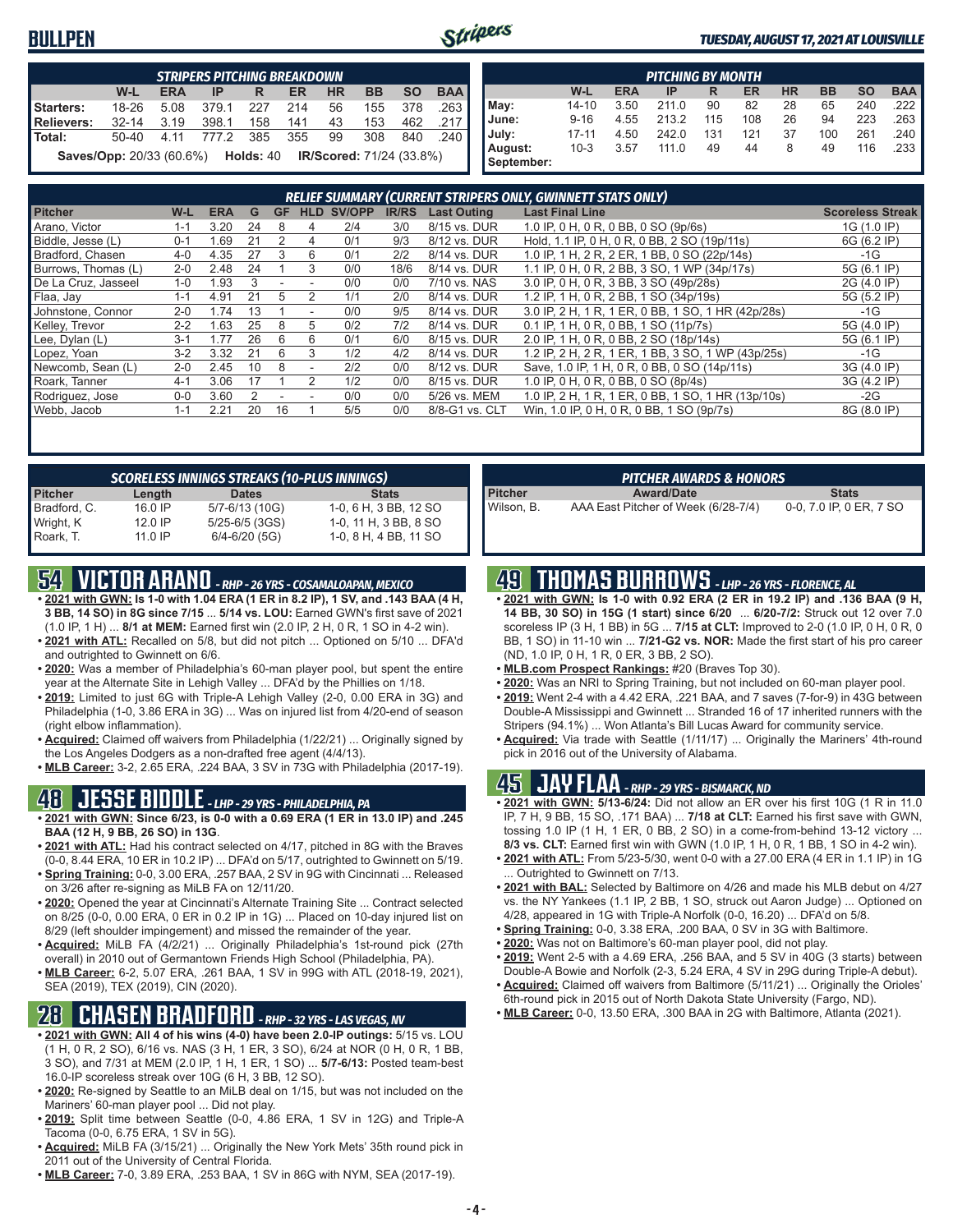### **51 CONNOR JOHNSTONE** *- RHP - 26 YRS - SAN DIEGO, CA*

- **• 2021 with GWN: Is 2-0 with 1.74 ERA and .141 BAA in 13G in relief** (1-6, 7.16 ERA, .313 BAA in 11 starts) ... **5/4-5/8:** Threw 8.0 scoreless IP over his first 2 outings, including a 5.0-inning spot start (win, 1 H, 0 BB, 5 SO) on 5/8 at CLT.
- **• Spring Training:** 0-1, 4.76 ERA, .273 BAA, 1 SV in 6G with Atlanta (NRI).
- **• 2020:** Was an NRI to Braves Spring Training, but not on 60-man player pool.
- **• 2019:** With Double-A Mississippi and Gwinnett, went 7-4 with a 4.24 ERA, .296 BAA, and 1 SV in 35G (7 starts) ... His 7 wins ranked T-8th in the Braves org.
- **• Acquired:** Braves 21st-round pick in 2017 out of Wake Forest University.
- **• Local Product:** Played baseball at Roswell High School (Roswell, GA).

## **43 TREVOR KELLEY** *- RHP - 27 YRS - PROVIDENCE, RI*

- **• 2021 with GWN: Is 2-0 with 0.00 ERA (1 R, 0 ER in 11.0 IP) and .135 BAA (5 H, 5 BB, 17 SO) over 11G since 7/11** ... **5/12-6/27:** Allowed runs in just 2 of 13G for a 1.72 ERA (3 ER in 15.2 IP, 13 H, 6 BB, 15 SO, .241 BAA).
- **• Spring Training:** Did not pitch in Chicago Cubs' MLB camp ... Released on 4/23. **• 2020:** Pitched in 4G with Philadelphia, going 0-0 with a 10.80 ERA ... Outrighted on 8/14 and spent the rest of the season at the Phillies Alternate Site.
- **• 2019:** In 52G with Triple-A Pawtucket, went 5-5 with a 1.79 ERA, .216 BAA, and 12 SV ... Was an International League Midseason and Postseason All-Star and a *Baseball America* Triple-A All-Star ... Led IL in appearances and was T-1st in saves ... Made MLB debut on 7/2 at Toronto and logged 10G with Boston (0-3, 8.64 ERA).
- **• Acquired:** MiLB FA (4/28/21) ... Originally Boston's 36th-round pick in 2015 out of the University of North Carolina at Chapel Hill.
- **• MLB Career:** 0-3, 9.26 ERA, .347 BAA, 0 SV in 14G with BOS (2019), PHI (2020).

### **58 DYLAN LEE** *- LHP - 27 YRS - DINUBA, CA*

- **• 2021 with GWN: Is 1-1 with 0.00 ERA (1 R, 0 ER in 10.2 IP) and .139 BAA (5 H, 2 BB, 11 SO) in 9G since 7/18** ... **5/4 at CLT:** Earned the win in his Stripers' debut (2.0 IP, 1 H, 1 R, 0 ER, 0 BB, 3 SO in 10-9 win in 12 innings) ... **6/11 at MEM:** Recorded his first pro hit, a double (1-for-2, R) ... **5/26-7/9:** Had a 1.65 ERA (3 ER in 16.1 IP, 9 H, 2 BB, 12 SO) and .161 BAA over 12G.
- **• Spring Training:** 0-0, 0.00 ERA, 0 SV in 2G with Miami ... Released on 3/29.
- **• 2020:** Was a non-roster invite to Marlins Spring Training, but was not on Miami's 60-man player pool ... Did not play.
- **• 2019:** Logged 45G between Double-A Jacksonville (0-3, 1.91 ERA, .176 BAA, 13 SV in 32G) and Triple-A New Orleans (1-3, 4.71 ERA, .329 BAA, 0 SV in 13G).
- **• Acquired:** MiLB FA (4/15/21) ... Originally Miami's 10th-round pick in 2016 out of Cal State Fresno.

## **55 YOAN LOPEZ** *- RHP - 28 YRS - NUEVA GERONA, CUBA*

- **• 2021 with GWN:** Has a pair of wins in extra innings, 6/9-G2 at MEM (1.0 IP, 1 H, 0 R in 3-1 win in 8 innings) and 6/18 vs. NAS (1.0 IP, 2 H, 1 R, 0 ER, 1 SO in 8-7 win in 10 innings) ... **8/11-G2 vs. DUR:** Tallied his first save with the Stripers (1.0 IP, H, 0 R, 3 BB, 2 SO), leaving bases loaded in 5-3 win.
- **• 2021 with ARI:** Began the season on Arizona's Opening Day roster ... In 2 stints, went 0-0 with a 6.57 ERA (9 ER in 12.1 IP) and 0 SV (0-for-3) in 13G ... DFA'd on 5/20, traded to Atlanta on 5/22 and optioned to Gwinnett.
- **• Spring Training:** 1-0, 4.91 ERA, .214 BAA, 0 SV in 8G with Arizona.
- **• 2020:** In 20G with Arizona, went 0-1 with a 5.95 ERA, .269 BAA, and 2 holds.
- **• 2019:** Set MLB career highs in G (70) and holds (21), going 2-7 with a 3.41 ERA, .232 BAA, and 1 SV (1-for-4) with the D-backs.
- **• Acquired:** Via trade with Arizona in exchange for CF Deivi Estrada (5/22/21) ... Originally signed by the D-backs as a NDFA out of Cuba (1/16/15).
- **• MLB Career:** 2-8, 4.25 ERA, .252 BAA, 1 SV in 113G with Arizona (2018-21).

### **34 SEAN NEWCOMB** *- LHP - 28 YRS - BROCKTON, MA*

- **• 2021 with GWN:** Has been optioned 3 times, on 5/5, 6/30, and 7/31 ... **5/6-7/3:** Struck out 8 over 3.0 scoreless IP (1 H, 1 BB) in 3G ... **7/16 at CLT:** Struck out the side in 9th for his first career save with GWN (1.0 IP, 0 H, 0 R, 1 HB) ... **8/6 vs. CLT:** Struck out 4 over 2.0 IP (2 H, 0 R) in 10th and 11th for the win in 4-3 victory ... **8/12 vs. DUR:** Finished off 6-hit shutout with 2nd save (1.0 IP, 1 H, 0 R).
- **• Gwinnett Career:** 7-4, 2.72 ERA, 2 SV, .208 BAA in 25G (14GS) since 2017.
- **• 2021 with ATL:** In 26G in relief, is 2-0 with a 5.68 ERA, .250 BAA, and 1 SV.
- **• 2020:** Made just 4 starts with the Braves (0-2, 11.20 ERA) ... Spent most of the year at the Alternate Training Site at Coolray Field.
- **• Acquired:** Via trade with the Los Angeles Angels in exchange for SS Andrelton Simmons (11/12/15) ... Originally the Angels' 1st-round pick (15th overall) in 2014 out of the University of Hartford (West Hartford, CT).
- **• MLB Career:** 24-23, 4.27 ERA, .243 BAA, 2 SV in 135G (57GS) with Atlanta (2017-21) ... In 6G during the 2018-19 Postseasons, went 1-0 with a 1.08 ERA.

### **57 TANNER ROARK** *- RHP - 34 YRS - WILMINGTON, IL*

- **• 2021 with GWN: In 10G (2 starts) since 7/4, is 3-0 with 1.45 ERA (3 ER in 18.2 IP), 1 SV, and .161 BAA (10 H, 6 BB, 19 SO)** ... **6/4-6/20:** Pitched 11.0 scoreless innings over 5G (8 H, 4 BB, 11 SO, .205 BAA) ... **7/13 at CLT:** Notched his first save since 2015 with WAS (2.0 IP, 3 H, 1 ER, 0 BB, 2 SO in 5-3 win).
- **• 2021 with ATL:** Contract selected on 6/24, but did not pitch before being optioned back to Gwinnett on 6/27.
- **• 2021 with TOR:** Was on Toronto's Opening Day roster, went 0-1 with a 6.43 ERA in 3G (1 start) ... Released by the Blue Jays on 5/3.
- **• Spring Training:** 2-1, 8.44 ERA, .295 BAA in 4 starts with Toronto.
- **• 2020:** Made 11 starts with the Blue Jays, going 2-3 with a 6.80 ERA and .309 BAA.
- **• 2019:** Went 10-10 with a 4.35 ERA and .275 BAA in 31 starts with CIN and OAK.
- **• Acquired:** MiLB FA (5/10/21) ... Originally Texas's 25th-round pick in 2008 out of the University of Illinois at Urbana-Champaign.
- **• MLB Career:** 76-68, 3.85 ERA, .254 BAA, 1 SV in 227G (184 starts) with WSH, CIN, OAK, TOR (2013-21) ... Pitched in 2014 and 2016 Postseasons with Nationals (0-1, 3.86 ERA in 3G, 1 start).

## **71 JACOB WEBB** *- RHP - 28 YRS - RIVERSIDE, CA*

**• 2021 with GWN:** I**s 5-for-5 in saves, posting a 3.60 ERA (2 ER in 5.0 IP, 4 H, 1 BB, 7 SO, 1 HB) in those outings** ... **Has pitched 8.0 scoreless innings over 8G since 7/17, going 1-0 with a .103 BAA (3 H, 2 BB, 11 SO) in that span** ... **5/26-6/9:** Struck out 5 over 5.0 IP (0 R, 2 H, 0 BB) in 5G.

- **• 2021 with ATL:** Recalled 5 times (4/7, 4/10, 6/5, 6/17, 8/13) ... In 20G with the Braves, is 1-2 with a 4.29 ERA (10 ER in 21.0 IP) and a .299 BAA.
- **• Spring Training:** 1-0, 2.57 ERA, .222 BAA, 2 HLD in 7G with Atlanta ... Optioned to the Alternate Training Site in Gwinnett on 3/25.
- **• 2020:** Assigned to the Alternate Training Site on 7/19, but missed over a month with a right shoulder strain (placed on 60-day injured list on 7/20) ... Activated on 9/8 and went 0-0 with a 0.00 ERA (0 ER in 10.0 IP) and .200 BAA in 8G ... Made his MLB Postseason debut, going 0-0 with a 9.00 ERA (3 ER in 3.0 IP) in 3G.
- **• 2019:** Made his MLB debut with Atlanta, going 4-0 with a 1.39 ERA (5 ER in 32.1 IP), .205 BAA, 9 holds, and 2 saves (2-for-4) in 36G ... Also logged 10G with Gwinnett (0-1, 6.97 ERA, .225 BAA, 1 SV).
- **• Acquired:** Braves' 18th-round pick in 2014 out of Tabor College (Hillsboro, KS).
- **• MLB Career:** 5-2, 2.13 ERA, .238 BAA, 2 SV in 64G with Atlanta (2019-21).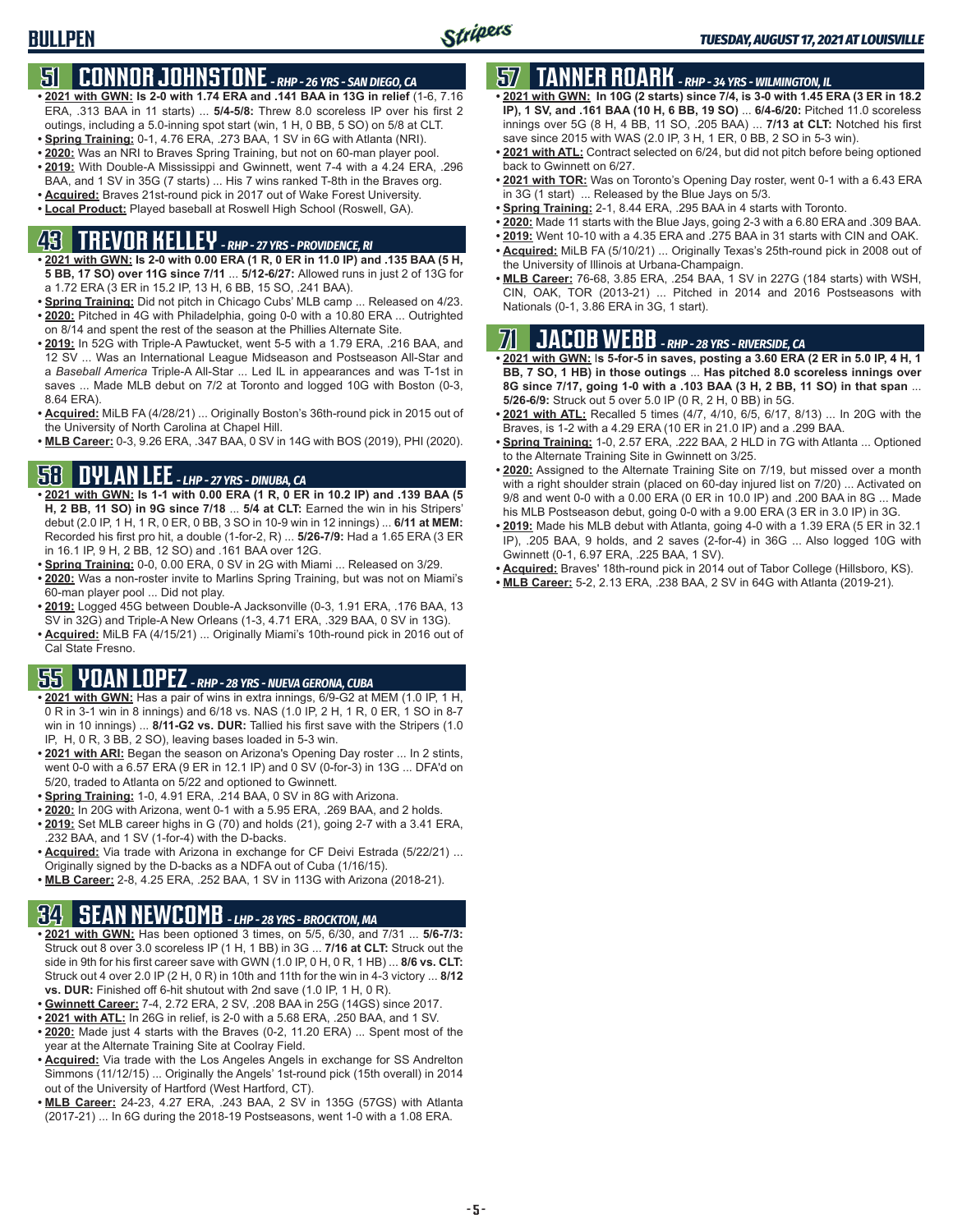| <b>OFFENSE</b> | Stripers                     |  |                                                                      |  |  |  |  |  |  |  | TUESDAY, AUGUST 17, 2021 AT LOUISVILLE      |
|----------------|------------------------------|--|----------------------------------------------------------------------|--|--|--|--|--|--|--|---------------------------------------------|
| TOTAL:         | 251, 119 HR, 766 OPS RISP:   |  | 265, 35 HR, 811 OPS RUNS/INNING: 1 2 3 4 5 6 7 8 9 X TOT             |  |  |  |  |  |  |  |                                             |
| Vs. LHP:       | 251, 46 HR, 784 OPS RISP/20: |  | 257, 16 HR, 791 OPS Stripers: 69 48 44 48 52 46 59 51 38 13 468      |  |  |  |  |  |  |  |                                             |
|                |                              |  | Vs. RHP: 251, 73 HR, 757 OPS LOADED: 326, 7 HR, 1.016 OPS Opponents: |  |  |  |  |  |  |  | 64  46  50  47  36  45  36  27  20  14  385 |

|            | <b>HOME RUNS</b><br><b>MULTI-GAMES</b> |                |                |                          |                          |                          |                |                        |                                                     |                |                          |                          |
|------------|----------------------------------------|----------------|----------------|--------------------------|--------------------------|--------------------------|----------------|------------------------|-----------------------------------------------------|----------------|--------------------------|--------------------------|
| Player     | 1 <sub>R</sub>                         | 2R             | 3R             | <b>GS</b>                | Tot.                     |                          |                | Off LH Off RH Team W-L | Last HR with Gwinnett (Regular Season)              | <b>Hit</b>     | <b>RBI</b>               | <b>HR</b>                |
| Almonte    | 2                                      |                |                |                          | 3                        |                          | 2              | $3-0$                  | 5/30/21 vs. MEM, 1R (RH Connor Jones)               | 8              | 5                        |                          |
| Arcia      | 11                                     | 5              | ۰              | $\overline{\phantom{0}}$ | 16                       |                          | 9              | $9 - 4$                | 8/11/21-G2 vs. DUR, 2R (RH Chris Ellis), 2nd of Gm. | 19             | 10                       | $\overline{2}$           |
| Brugman    |                                        |                |                |                          |                          |                          |                | $0 - 0$                |                                                     |                | $\overline{\phantom{a}}$ |                          |
| Camargo    | $\overline{4}$                         | Δ              | $\overline{2}$ |                          | 10                       | 5                        | 5              | $6 - 3$                | 8/4/21 vs. CLT, 3R (RH Mike Wright Jr.)             | 22             | 10                       | 1                        |
| Casteel    |                                        | 3              |                |                          | 4                        | $\overline{2}$           | 2              | $3 - 1$                | 8/8/21-G2 vs. CLT, 2R (RH Jimmy Lambert)            | 6              | 6                        |                          |
| Contreras  | 4                                      | 3              |                | $\overline{\phantom{a}}$ | 8                        |                          | $\overline{7}$ | $7 - 1$                | 7/29/21 at MEM, 2R (RH Angel Rondon)                | 8              | $\overline{7}$           |                          |
| d'Arnaud   |                                        |                | ۰              | ٠                        |                          |                          |                | $0 - 0$                |                                                     |                | ۰                        | ٠                        |
| Demeritte  | 8                                      | 3              |                | 3                        | 14                       | 6                        | 8              | $12 - 2$               | 8/15/21 vs. DUR, 1R (RH Shane Baz)                  | 11             | 9                        |                          |
| Ervin      | 3                                      | 2              |                | ٠                        | 6                        | $\Delta$                 | 2              | $4 - 2$                | 7/14/21 at CLT, 1R (LH Hunter Schryver)             | $\overline{7}$ | $\overline{7}$           | $\sim$                   |
| Goins      | $\overline{2}$                         | $\overline{2}$ |                |                          | 4                        |                          | 3              | $3 - 1$                | 8/13/21 vs. DUR, 2R (RH Calvin Faucher)             | 13             | $\overline{7}$           |                          |
| Gore       |                                        |                | ۰              | ٠                        | ۰                        |                          |                | $0 - 0$                |                                                     | 3              | $\overline{a}$           |                          |
| Heredia    | $\sim$                                 |                | ۰              | ۰                        | ۰                        |                          |                | $0 - 0$                |                                                     |                | ۰                        |                          |
| Inciarte   | $\sim$                                 |                |                | $\overline{\phantom{a}}$ |                          |                          |                | $0 - 0$                |                                                     | ٠              | ٠                        |                          |
| Jackson    | 4                                      | 4              |                | 2                        | 11                       | 8                        | 3              | $5 - 2$                | 7/28/21, 1R (LH Matthew Liberatore), 2nd of Gm.     | 11             | 10                       | 3                        |
| Kazmar Jr. | 5                                      | $\overline{2}$ |                |                          | 8                        | $\overline{2}$           | 6              | $5 - 3$                | 8/8/21-G1 vs. CLT, 1R (RH Ryan Burr)                | 6              | 6                        |                          |
| Kipnis     | $\overline{2}$                         | $\overline{2}$ |                | ۰                        | 5                        |                          | 5              | $4 - 1$                | 7/14/21 at CLT, 1R (RH Ofreidy Gomez)               | 10             | $\overline{7}$           | ٠                        |
| Lucrov     |                                        |                |                |                          | $\overline{2}$           |                          | $\overline{2}$ | $1 - 1$                | 6/10/21 at MEM, 3R (RH Grant Black)                 | 4              | 3                        | ٠                        |
| Martinez   |                                        |                |                |                          |                          |                          |                | $0 - 0$                |                                                     | $\overline{2}$ |                          |                          |
| Morales    | $\overline{\phantom{a}}$               |                |                | $\overline{\phantom{a}}$ |                          | $\overline{\phantom{a}}$ |                | $1 - 0$                | 5/7/21 at CLT, 3R (RH Joe De Carlo)                 |                |                          | $\overline{\phantom{a}}$ |
| Pache      | $\overline{ }$                         |                |                | ÷                        | 9                        | 3                        | 6              | $6 - 2$                | 8/11/21-G2 vs. DUR, 1R (RH Chris Ellis)             | 12             | $\overline{7}$           | $\overline{ }$           |
| Rosario    |                                        |                |                |                          |                          |                          |                | $0 - 0$                |                                                     |                | ۰                        |                          |
| Sanchez    | 4                                      | $\overline{2}$ |                |                          | $\overline{\phantom{a}}$ | 3                        | 4              | $4 - 2$                | 8/12/21 vs. DUR, 1R (RH Tobias Myers)               | 8              | 6                        | $\overline{A}$           |
| Snider     | $\overline{2}$                         |                | ۰              | ۰                        | 3                        |                          | 3              | $3-0$                  | 7/15/21 at CLT, 2R (RH Connor Sadzeck)              | 3              | 3                        |                          |
| Unroe      | $\overline{\phantom{a}}$               |                | ۰              | ۰                        | ٠                        |                          |                | $0-0$                  | 7/19/19 vs. ROC, 1R (RH Drew Hutchison)             | ۰              | ۰                        | $\overline{\phantom{a}}$ |
| Waters     | 4                                      | $\overline{2}$ | $\overline{2}$ |                          | 8                        | 4                        | 4              | $4 - 3$                | 7/24/21 vs. NOR, 1R (RH Eric Hanhold)               | 18             | 6                        | $\overline{A}$           |
| Total:     | 63                                     | 36             | 13             |                          | 119                      |                          |                |                        |                                                     |                |                          |                          |

|                                                           |            |    |            |    | <b>HOME RUN VARIANTS</b>          |            |                |              |            |            |               |                     |                | <b>PINCH HITTERS</b>                   |                |              |                                        |                |
|-----------------------------------------------------------|------------|----|------------|----|-----------------------------------|------------|----------------|--------------|------------|------------|---------------|---------------------|----------------|----------------------------------------|----------------|--------------|----------------------------------------|----------------|
| Back-to-Back Homers (3x):                                 |            |    |            |    |                                   |            |                |              |            |            | Player        | AVG.                | <b>AB</b>      | н                                      | 2B             | 3B           | <b>HR</b>                              | <b>RBI</b>     |
| Almonte (GS) / Snider, 5/7 at CLT (1st Inning)            |            |    |            |    |                                   |            |                |              |            |            | Almonte       | 1.000               |                |                                        | $\Omega$       | <sup>0</sup> | 0                                      | 2              |
| Jackson (2R) / Contreras, 7/14 at CLT (1st Inning)        |            |    |            |    |                                   |            |                |              |            |            | Arcia         | ---                 | $\Omega$       | $\Omega$                               | $\Omega$       | $\Omega$     | $\Omega$                               | $\mathbf 0$    |
| Pache (1R) / Arcia (1R), 8/11-G2 vs. DUR (1st Inning)     |            |    |            |    |                                   |            |                |              |            |            | Casteel       | .136                | 22             | 3                                      |                | $\Omega$     |                                        | $\overline{4}$ |
|                                                           |            |    |            |    |                                   |            |                |              |            |            | Contreras     | .500                | $\overline{2}$ |                                        | $\Omega$       | $\Omega$     | $\Omega$                               | $\mathbf 0$    |
| Back-to-Back-to-Back Homers (1x):                         |            |    |            |    |                                   |            |                |              |            |            | Demeritte     | .400                | 5              | 2                                      |                | $\Omega$     | $\overline{1}$                         | $\mathbf{1}$   |
| Arcia (2R) / Camargo / Demeritte, 5/8 at CLT (6th Inning) |            |    |            |    |                                   |            |                |              |            |            | Ervin         | .200                | 10             | $\overline{2}$                         | $\mathbf{0}$   | $\Omega$     |                                        | 3              |
| Pinch-Hit Homers (3x):                                    |            |    |            |    |                                   |            |                |              |            |            | Goins         | .000                | 2              | $\Omega$                               | $\Omega$       | $\Omega$     | $\mathbf 0$                            | $\mathbf 0$    |
| Demeritte (1R), 5/12 vs. LOU (7th Inning)                 |            |    |            |    |                                   |            |                |              |            |            | Gore          | .200                | 5              |                                        | $\Omega$       | $\Omega$     | $\Omega$                               | $\mathbf 0$    |
| Casteel (2R), 6/3 vs. JAX (7th Inning)                    |            |    |            |    |                                   |            |                |              |            |            | Jackson       | .000                |                | $\Omega$                               | $\Omega$       | $\Omega$     | $\Omega$                               | $\mathbf 0$    |
| Ervin (2R), 7/7 vs. NAS (6th Inning)                      |            |    |            |    |                                   |            |                |              |            |            | Kazmar Jr.    | .000                | $\overline{7}$ | $\Omega$                               | $\Omega$       | $\Omega$     | $\mathbf 0$                            | $\mathbf 0$    |
|                                                           |            |    |            |    |                                   |            |                |              |            |            | Lee           | .000                |                | $\Omega$                               | $\Omega$       | $\Omega$     | $\Omega$                               | $\mathbf 0$    |
| Leadoff (Game) Homers (4x):                               |            |    |            |    |                                   |            |                |              |            |            | Lucrov        | .000                | 3              | $\Omega$                               | $\Omega$       | $\Omega$     | $\Omega$                               | $\mathbf 0$    |
| Waters (2x), 5/19 at NAS, 7/22 vs. NOR                    |            |    |            |    |                                   |            |                |              |            |            | Morales       | .000                | $\overline{2}$ | $\Omega$                               | $\Omega$       | $\Omega$     | $\Omega$                               | $\mathbf 0$    |
| Arcia (1x), 7/3 at DUR                                    |            |    |            |    |                                   |            |                |              |            |            | Pache         | .000                |                | $\Omega$                               | $\Omega$       | $\Omega$     | $\Omega$                               | $\mathbf 0$    |
| Pache (1x), 8/8-G2 vs. CLT                                |            |    |            |    |                                   |            |                |              |            |            | Sanchez       | .000                | 6              | $\Omega$                               | $\Omega$       | $\Omega$     | $\Omega$                               | 0              |
|                                                           |            |    |            |    |                                   |            |                |              |            |            | Snider        | .077                | 13             |                                        | $\Omega$       | $\Omega$     | $\mathbf 0$                            | $\mathbf 0$    |
| Walk-Off Homers (1x):                                     |            |    |            |    |                                   |            |                |              |            |            | Unroe         | .000                | $\overline{4}$ | $\Omega$                               | $\Omega$       | $\Omega$     | $\mathbf 0$                            | $\mathbf 0$    |
| Arcia (Solo), 5/16 vs. LOU (9th Inning)                   |            |    |            |    |                                   |            |                |              |            |            | Totals:       | .129                | 85             | 11                                     | $\overline{2}$ | $\mathbf{0}$ | 3                                      | 10             |
|                                                           |            |    |            |    |                                   |            |                |              |            |            |               |                     |                |                                        |                |              |                                        |                |
|                                                           |            |    |            |    | <b>STRIPERS BATTING BY MONTH</b>  |            |                |              |            |            |               |                     |                | <b>HITTING STREAKS (10-PLUS GAMES)</b> |                |              |                                        |                |
|                                                           | <b>AVG</b> | G  | 2B         | 3B | <b>HR</b>                         | <b>RBI</b> | <b>SB</b>      | <b>OBP</b>   | <b>SLG</b> | <b>OPS</b> | Player        | <b>Length/Dates</b> |                |                                        |                | <b>Stats</b> |                                        |                |
| May:                                                      | .254       | 24 | 43         | 2  | 36                                | 138        | 24             | .366         | .445       | .811       | Arcia         | 13G (5/4-5/18)      |                |                                        |                |              | .393 (22-56), 4 2B, 7 HR, 17 R, 12 RBI |                |
| June:                                                     | .227       | 25 | 36         | 3  | 21                                | 88         | 23             | .308         | .357       | .665       | Contreras     | 13G (7/10-7/27)     |                |                                        |                |              | .385 (20-52), 5 2B, 7 HR, 14 R, 20 RBI |                |
| July:                                                     | .271       | 28 | 52         | 2  | 47                                | 161        | 23             | .352         | .479       | .831       | Demeritte     | 10G (6/2-7/21)      |                |                                        |                |              | .372 (16-43), 2 2B, 3 HR, 10 R, 8 RBI  |                |
| August:                                                   | .249       | 13 | 14         | 4  | 15                                | 53         | $\overline{7}$ | .304         | .415       | .720       |               |                     |                |                                        |                |              |                                        |                |
| September:                                                |            |    |            |    |                                   |            |                |              |            |            |               |                     |                |                                        |                |              |                                        |                |
|                                                           |            |    |            |    |                                   |            |                |              |            |            |               |                     |                | <b>ON-BASE STREAKS (15-PLUS GAMES)</b> |                |              |                                        |                |
|                                                           |            |    |            |    | <b>HITTER AWARDS &amp; HONORS</b> |            |                |              |            |            | <b>Player</b> | <b>Length/Dates</b> |                |                                        |                | <b>Stats</b> |                                        |                |
| <b>Diavor</b>                                             |            |    | Award/Dato |    |                                   |            |                | <b>State</b> |            |            |               |                     |                |                                        |                |              |                                        |                |

| <b>HITTER AWARDS &amp; HONORS</b> |                                        |                                  |  |  |  |  |  |  |
|-----------------------------------|----------------------------------------|----------------------------------|--|--|--|--|--|--|
| Player                            | <b>Award/Date</b>                      | <b>Stats</b>                     |  |  |  |  |  |  |
| Waters                            | Sirius XM All-Star Futures Game (7/11) | Game: 1-1, BB                    |  |  |  |  |  |  |
| Contreras                         | AAA East Player of Week (7/13-18)      | - 11<br>.462, 3 2B, 3 HR, 12 RBI |  |  |  |  |  |  |

|         |                 | <b>ON-BASE STREAKS (15-PLUS GAMES)</b>       |
|---------|-----------------|----------------------------------------------|
| Player  | Length/Dates    | <b>Stats</b>                                 |
| Camargo | 20G (7/22-8/14) | .347 (26-75), 4 2B, 2 3B, 2 HR, 14 RBI, 6 BB |
| Camargo | 18G (6/18-7/8)  | .303 (20-66), 6 2B, 2 HR, 7 RBI, 7 BB        |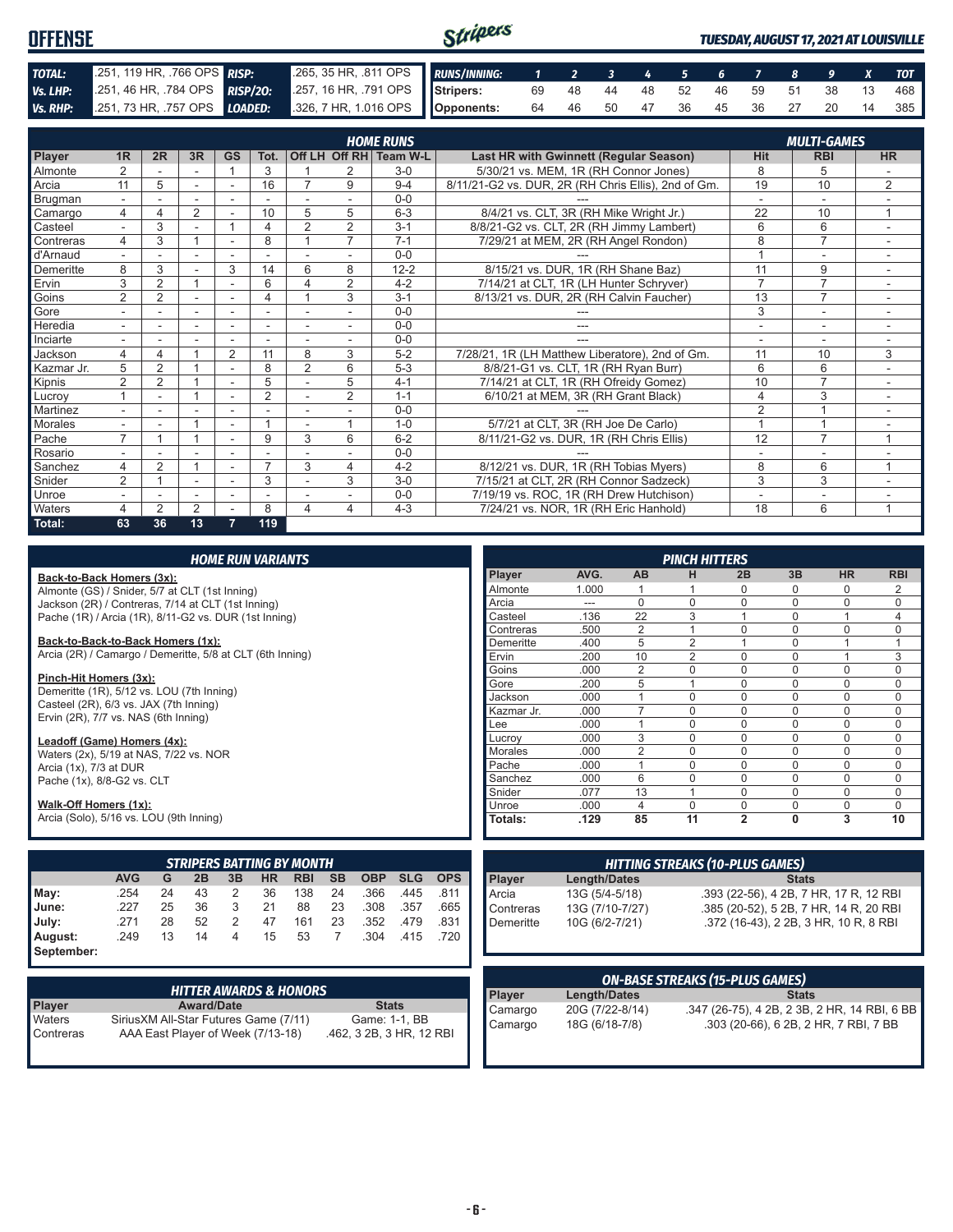### **BATTER BIOS**

### **13 ORLANDO ARCIA** *- SS - 27 YRS - ANACO, VENEZUELA*

*SEASON WITH GWN:*.293, 16 HR, 35 RBI, 5 SB, .905 OPS *HIT STREAK:* -1G (0-3)

- 
- *8/15 vs. DUR:*0-3, BB *LAST SERIES:* .143 (3-21), 2B, 2 HR, 3 RBI **• Leaderboard:** Entering 8/17, ranks among Triple-A East top 10 in SLG (8th, .541),
- OPS (9th, .905), AVG (9th, .293), R (10th, 47), HR (T-10th, 16), TB (T-10th, 133). **• 2021 with GWN: Has reached base safely in 56 of 63G (88.9%)** ... **5/4-5/18:**  Hit safely in first 13G (.393, 7 HR, 17 R, 12 RBI, 2 SB, 1.301 OPS) ... **5/9 at CLT:** Tied GWN's single-game HR record (3-for-4, 3 HR, 4 R, 4 RBI) ... **5/16 vs. LOU:** Blasted walk-off solo HR (#7) in 9th ... **6/18 vs. NAS:** Went 3-for-5 with 3 XBH, including game-tying double in 10th, scored walk-off run ... **6/5-6/23:** Posted 14G on-base streak (.333, 17-for-51, 4 2B, 3 HR, 11 R, 8 RBI, 6 BB) ... **8/11 vs. DUR:** Tallied 2nd multi-HR game of the year in G2 of DH (2-for-3, 2 HR, 3 RBI).
- **• 2021 with ATL:** Recalled on 7/4 ... Hit .204 (10-for-49, 1 2B, 2 HR, 5 R, 9 RBI) in 17G ... Optioned back to Gwinnett on 7/31.
- **• 2021 with MIL:** Was on Milwaukee's Opening Day roster and batted .091 (1-for-11, 1 RBI) in 4G before being traded to Atlanta on 4/6 (sent to Alternate Site).
- **• 2020:** Spent 59 games with the Brewers, batting .260 (10 2B, 1 3B, 5 HR, 22 R, 20 RBI, 2 SB) ... Played in 2 Postseason games (.143, 1-for-7, 1 HR, 2 RBI).
- **• Acquired:** Via trade with Milwaukee in exchange for RHP Chad Sobotka and RHP Patrick Weigel (4/6/21) ... Originally signed by Milwaukee as a NDFA (10/22/10).
- **• MLB Career:** .242, 70 2B, 7 3B, 44 HR, 189 RBI, 40 SB in 559G with MIL, ATL (2016-21) ... Played in the Postseason from 2018-20 (.295, 4 HR, 6 RBI in 13G).

# **17 JOHAN CAMARGO** *- INF - 27 YRS - PANAMA CITY, PANAMA*

**SEASON WITH GWN:** .320, 10 HR, 40 RBI, 0 SB, .916 OPS

- *8/15 vs. DUR:* 0-3 *LAST SERIES:* .350 (7-20), 2B, 3B **• Leaderboard: Entering 8/17, leads Triple-A East in batting (.320)** ... Also ranks among league's top 10 in R (4th, 54), OBP (5th, .397), OPS (6th, .916), H (6th, 85), and TB (8th, 138).
- **• 2021 with GWN: 5/8 at CLT:** Notched first career multi-HR game (2-for-4, 2 HR, 2 RBI) ... **6/5 vs. JAX:** Started 5-4-3 triple play, GWN's first since 5/28/19 at TOL ... **6/18-7/8:** Posted 18G on-base streak (.303, 20-for-66, 6 2B, 2 HR, 9 R, 7 RBI, 7 BB) ... **7/18 at CLT:** Hit a 2-out, 2-run HR (#8) in 9th for a 12-11 lead (GWN had trailed 11-3) ... **7/30 at MEM:** Tallied season-high 4 RBI (2-for-4, 2B, HR #9) in 8-7 win ... **7/22-8/14:** Posted team-best 20G on-base streak (.347, 26-for-75, 4 2B, 2 3B, 2 HR, 14 R, 14 RBI, 6 BB, .924 OPS).
- **• Gwinnett Career:** Has hits in 96 of 126G (76.2%) since 2017, batting .331 (161 for-486, 34 2B, 4 3B, 19 HR, 87 R, 82 RBI, 1 SB, .931 OPS).
- **• 2021 with ATL:** In 6 stints with the Braves, batting .000 (0-for-16, 1 R) in 15G.
- **• 2020:** Made Braves' Opening Day roster and batted .200 (8 2B, 4 HR, 16 R, 9 RBI) in 35G ... Added to the NLCS roster in place of injured Adam Duvall prior to Game 2 and played in 4G (.250, 2-for-8, 1 2B, 1 RBI).
- **• Acquired:** NDFA (7/2/10) out of Panama City, Panama.
- **• MLB Career:** .257, 68 2B, 4 3B, 34 HR, 144 RBI, 2 SB in 364G with Atlanta (2017- 21) ... Played in 2018 and 2020 Postseasons (.087, 1 2B, 1 RBI in 8G).

### **9 RYAN CASTEEL** *- 1B/C - 30 YRS - CHATTANOOGA, TN*

*SEASON WITH GWN:*.239, 4 HR, 19 RBI, 0 SB, .723 OPS *HIT STREAK:* 2G (2-6) *8/15 vs. DUR:*1-3, R *LAST SERIES:* .333 (1-3)

- **• 2021 with GWN: 5/15-5/18:** Had 6 RBI in 3G span, including 5/15 vs. LOU (1 for-2, GW 3-run 2B, 3 RBI) and 5/16 vs. LOU (1-for-3, HR, 2 RBI) ... **6/2 vs. JAX:** Notched pinch-hit 2-run double ... **6/3 vs. JAX:** Hit pinch-hit 2-run HR (#2) ... **6/24 at NOR:** Crushed game-winning grand slam (#3) in 6-2 victory (1-for-4, 4 RBI), his 2nd career slam (first since 7/20/13 with Adv-A Modesto) ... **8/8-G2 vs. CLT:** Homered for the first time since 6/24 (#4), a decisive 2-run shot in 8-2 victory.
- **• 2020:** Was not on the Braves' 60-man player pool ... Did not play.
- **• 2019:** Played 118G with Double-A Mississippi, batting .263 (21 2B, 2 3B, 21 HR, 73 RBI, .811 OPS) ... Ranked 2nd in the Southern League in homers and RBI, 3rd in slugging (.477) ... Was his 2nd career 20-homer season (hit 22 in 2013).
- **• Acquired:** MiLB FA (3/14/21) ... Originally Colorado's 17th-round pick in 2010 out of Cleveland State Community College (Cleveland, TN).

### **24 WILLIAM CONTRERAS** *- C - 23 YRS - PUERTO CABELLO, VZ*

*SEASON WITH GWN:*.336, 8 HR, 27 RBI, 0 SB, 1.019 OPS *HIT STREAK:* 2G (2-7)

*8/15 vs. DUR:* DNP *LAST SERIES:* .250 (4-16)

- **• 2021 with GWN: Has hits in 25 of 30G (83.3%)** ... **Since 7/8, ranks among Triple-A East top 10 in RBI (T-2nd, 27), SLG (5th, .626), AVG (6th, .336), HR (T-6th, 8), OPS (7th, 1.019), R (T-8th, 23), and TB (9th, 67)** ... **7/13-7/18:** Named Triple-A East Player of the Week (.462, 12-for-26, 3 2B, 3 HR, 7 R, 12 RBI, 1.440 OPS) ... **7/10-7/27:** Posted a 13G hitting streak, tied for GWN's longest this year (.385, 20-for-52, 5 2B, 7 HR, 14 R, 20 RBI, 1.333 OPS).
- **• 2021 with ATL:** On the Braves' Opening Day roster ... Hit .204 (3 2B, 1 3B, 7 HR, 16 R, 21 RBI, .666 OPS) in 44G through 7/6 ... Optioned on 7/7.
- **• 2020:** Spent most of the year at the Alternate Training Site at Coolray Field ... Recalled by Atlanta for MLB debut on 7/24 ... Hit .400 (4-for-10, 1 2B, 1 RBI) in 4G.
- **• Bloodlines:** Older brother is Chicago Cubs' C Willson Contreras.
- **• Acquired:** NDFA (2/1/15) out of Puerto Cabello, Venezuela.
- **• MLB Career:** .217, 4 2B, 1 3B, 7 HR, 22 RBI, 0 SB in 48G with Atlanta (2020-21).

## **12 TRAVIS DEMERITTE** *- OF - 26 YRS - NEW YORK, NY*

*SEASON WITH GWN:*.296, 14 HR, 38 RBI, 5 SB, 1.027 OPS *HIT STREAK:* 4G (4-14)

*8/15 vs. DUR:*1-3, HR, R, RBI *LAST SERIES:* .286 (2-7), HR, 2 RBI

- **• 2021 with GWN: Since 7/13, ranks among Triple-A East leaders in HR (T-5th, 8) and RBI (T-8th, 23), batting .284 (23-for-81, .960 OPS) in 22G** ... **5/4 at CLT:**  Tallied 5 RBI (3-for-6, HR) to set GWN Opening Night record ... **6/2-7/21:** Posted 10G hitting streak (.372, 16-for-43, 2 2B, 3 HR, 10 R, 8 RBI, 1.041 OPS) ... **6/10- 7/10:** Was on the Injured List ... **7/17-7/25:** Hit 3 grand slams in 7G span (7/17 at CLT, 7/23 vs. NOR, 7/25 vs. NOR), raising his career total to 6 (4 with GWN) ... **7/18 at CLT:** Notched season-high 4 hits (4-for-5, 3 R, 2 RBI, SB) ... **7/27 at MEM:** Homered for 3rd straight game, GW solo blast (#12) in 1-0 win.
- **• Gwinnett Career:** In 145G since 2019, batting .289 (144-for-498, 39 2B, 2 3B, 34 HR, 103 R, 111 RBI, 9 SB, .971 OPS) with the Stripers.
- **• 2020:** Hit .172 with 1 2B, 4 RBI in 18G with Detroit ... DFA'd on 2/5/21.
- **• 2019:** Made his Triple-A debut with Gwinnett and was an IL All-Star (.286, 20 HR, 73 RBI, .944 OPS in 96G) ... Has 1 of the 9 20-HR seasons in GWN history ... Traded to Detroit on 7/31, made his MLB debut (.225, 3 HR, 10 RBI in 48G).
- **• Acquired:** Off Waivers from Detroit (2/12/21) ... Originally Texas' 1st-round pick (30th overall) in 2013 out of Winder-Barrow High School (Winder, GA).
- **• MLB Career:** .217, 8 2B, 2 3B, 3 HR, 14 RBI, 3 SB with Detroit (2019-20).

## **18 PHILLIP ERVIN** *- OF - 29 YRS - MOBILE, AL*

*SEASON WITH GWN:*.198, 6 HR, 24 RBI, 11 SB, .636 OPS *HIT STREAK:* -3G (0-7) *8/15 vs. DUR:*DNP *LAST SERIES:* .111 (1-9), 2B

- **• 2021 with GWN: 6/2 vs. JAX:** Hit decisive 3-run HR (#1) and tallied season-high 4 RBI (1-for-4, R) ... **6/13 at MEM:** Belted game-tying 2-run HR (#2) with 2 outs in the 9th of an eventual 7-6 loss (1-for-3, 1 R, 2 RBI) ... **7/7 vs. NAS:** Clubbed game-tying 2-run pinch-hit HR (#5, 1-for-1, 2 RBI) ... **8/1 at MEM:** Lined GWRBI single with 2 outs in 9th inning in 4-2 win (1-for-2, RBI).
- **• 2020:** Between Cincinnati and Seattle, hit .149 with 3 2B, 4 RBI, 1 SB in 37G ... DFA'd by the Reds (8/28), Mariners (12/16), and Chicago Cubs (2/20/21).
- **• Acquired:** Off waivers from the Chicago Cubs (2/22/21) ... Originally Cincinnati's 1st-round pick (27th overall) in 2013 out of Samford University (Homewood, AL).
- **• MLB Career:** .247, 26 2B, 8 3B, 17 HR, 68 RBI, 15 SB in 237G with CIN, SEA (2017-20) ... Talled 7 of his 8 career triples in 2019 (ranked 7th in NL).

## **8 RYAN GOINS** *- INF - 33 YRS - TEMPLE, TX*

*SEASON WITH GWN:*.261, 4 HR, 30 RBI, 2 SB, .712 OPS *HIT STREAK:* 2G (3-7)

- *8/15 vs. DUR:*DNP *LAST SERIES:* .357 (5-14), 2 HR, 4 RBI **• 2021 with GWN: Since returning from the Olympics on 8/6, batting .300 (6 for-20, 2 HR, 4 R, 5 RBI, .886 OPS) in 7G** ... **5/4 at CLT:** Hit Gwinnett's first HR of the season (solo, 2-for-5, RBI) ... **5/12 vs. LOU:** Set season highs for hits (3-for-4) and RBI (3) ... **6/18-6/29:** Posted season-best 8G hitting streak (.400, 10-for-25, 1 2B, 3 R, 6 RBI) ... **7/4 at DUR:** Homered for the first time since Opening Night (2-run, #2, 1-for-4, 2 RBI) ... **8/13 vs. DUR:** Clubbed 2-run HR (#4) in 8th inning for decisive runs in 6-4 victory (2-for-4, 2 R, 2 RBI).
- **• Tokyo Olympics:** Was on GWN's Temporary Inactive List while playing for Mexico in this year's Olympics ... Hit .250 (1-for-4, R, RBI) in 2G (MEX went 0-3).
- **• Triple-A Career:** Has played for BUF (2013-16), LHV (2018), CLT (2019), and GWN (2021) ... Was teammates with MGR Matt Tuiasosopo in 2014 with BUF.
- **• 2020:** Played in 14G with the Chicago White Sox, batting .000 (0-for-9, 4 R) ... Spent most of the year at the Alternate Training Site in Schaumburg, IL.
- **• Acquired:** MiLB FA (2/25/21) ... Originally Toronto's 4th-round pick in 2009 out of Dallas Baptist University (Dallas, TX).
- **• MLB Career:** .228, 71 2B, 12 3B, 22 HR, 158 RBI in 555G with TOR, KC, CWS (2013-20) ... Played for TOR in 2015-16 Postseasons (.146, 1 HR, 5 RBI in 14G).

### **5 TERRANCE GORE** *- OF - 30 YRS - MACON, GA*

*SEASON WITH GWN:*.282, 0 HR, 1 RBI, 14 SB, .850 OPS *HIT STREAK:* 3G (3-9) *8/15 vs. DUR:*1-4, 3B, R, RBI *LAST SERIES:* .286 (2-7), 2B, 3B, RBI

- **• 2021 with GWN: In 11G without a PH/PR appearance, is batting .290 (9-for-31, 3 2B, 1 3B, 8 R, 1 RBI)** ... Is 14-for-16 (87.5%) in stolen base attempts over 33G, has a pair of 2-steal games (5/18 at NAS, 6/18 vs. NAS) ... **6/9-G2 at MEM:** Stole 3rd and scored winning run in 8th inning of 3-1 victory ... **7/10 vs. NAS:** Notched season-high 3 hits (3-for-3, 2B, R).
- **• 2020:** Logged 2G in his lone season with the Los Angeles Dodgers (0 PA).
- **• Acquired:** MiLB FA (2/18/21) ... Originally Kansas City's 20th-round pick in 2011 out of Gulf Coast Community College (Panama City, FL).
- **• MLB Career:** .224, 2 2B, 1 3B, 0 HR, 1 RBI, 40 SB in 102G with KC, CHC, LAD (2014-20) ... Played in the Postseason with KC (2014-15) and CHC (2018), going 0-for-2 with 3 R, 5 SB ... Won World Series with the Royals in 2015.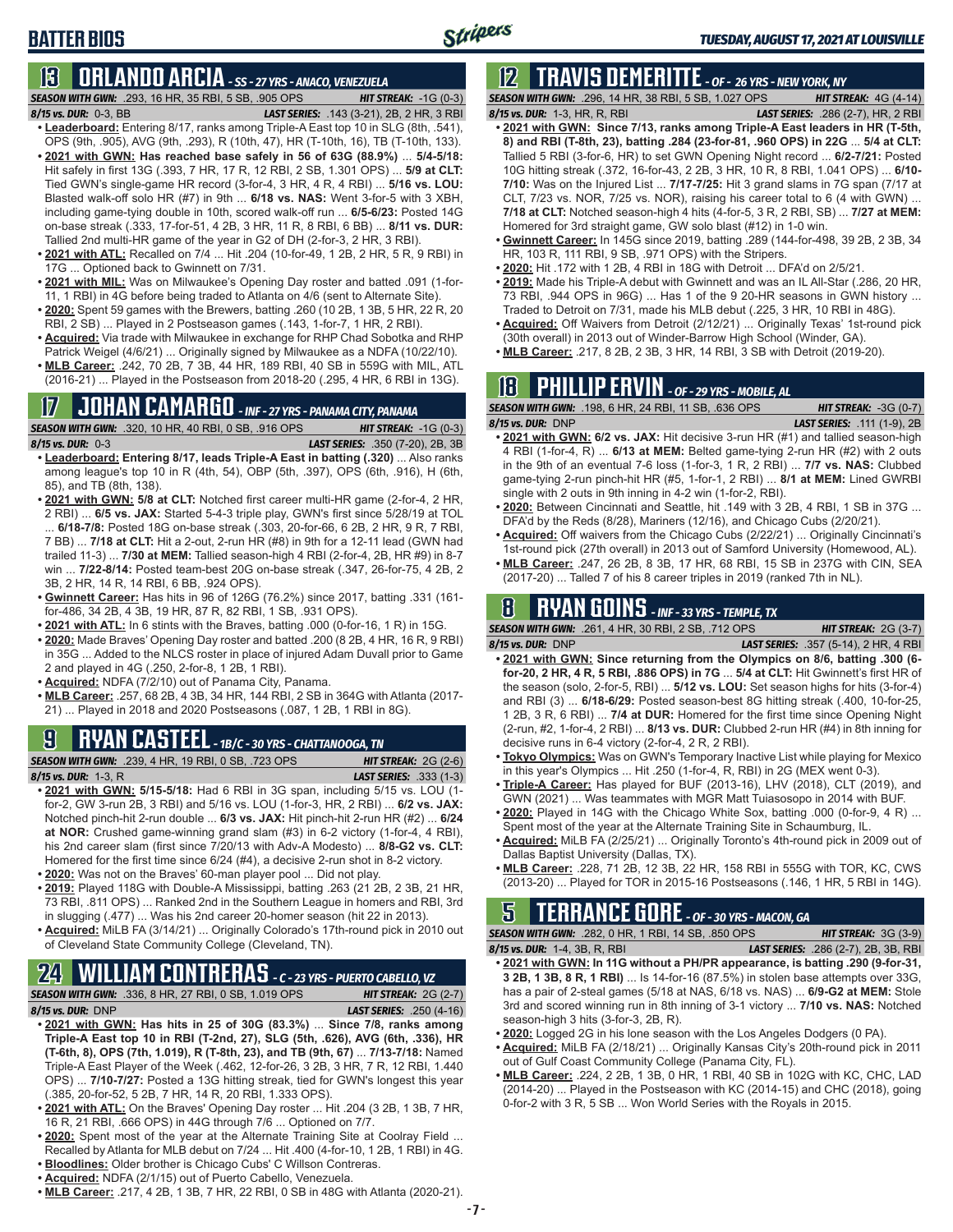# **BATTER BIOS**

### **4 SEAN KAZMAR JR.** *- INF - 37 YRS - VALDOSTA, GA*

*SEASON WITH GWN:*.215, 8 HR, 24 RBI, 3 SB, .650 OPS *HIT STREAK:* -1G (0-3) *8/15 vs. DUR:*0-3 *LAST SERIES:* .222 (2-9), 2 RBI

- **• Hits Record: On 7/31 at MEM, passed Larry Whisenton (657) for the Atlanta Braves Triple-A career hits record with his 658th (single, 1-for-4)**. **• Gwinnett Career:** Batting .264 (661-for-2501, 134 2B, 12 3B, 45 HR, 301 R, 294
- RBI, 26 SB) in 728G over 8 seasons ... Leads in career G, AB, H, TB (954), 2B, R, RBI ... Ranks 2nd in career 3B (12) ... Ranks 3rd in career HR (45).
- **• 2021 with GWN: 5/25 vs. MEM:** Lined a walk-off single in the 9th for a 2-1 win, his first career walk-off RBI with GWN ... **7/8-G1 vs. NAS:** Passed Joey Terdoslavich for 3rd on GWN career HR list (#42, 1-for-3, 2 RBI) ... **7/22 vs. NOR:** Passed Damon Hollins for 2nd on ATL Triple-A hits list (#649, 2-for-3, HR, 2 RBI) ... **7/28 at MEM:** Notched his 999th and 1,000th career Triple-A hits (2-for-5, R).
- **• 2021 with ATL:** Contract selected on 4/17, has spent 2 stints with Atlanta (4/17- 4/23, 5/4-5/7), going 0-for-2 ... Pinch hit on 4/17 at the Chicago Cubs, marking his first MLB appearance in 4,589 days since 9/23/08 with San Diego ... The last player with a bigger gap between MLB appearances was Ralph Winegarner (13 years, 14 days between 6/23/36 with CLE and 7/7/49 with STL).
- **• Acquired:** MiLB FA (12/7/20) ... Originally San Diego's 5th-round pick in 2004 out of the College of Southern Nevada.
- **• MLB Career:** .195, 1 2B, 0 3B, 0 HR, 2 RBI in 22G with San Diego (2008) and Atlanta (2021).

#### **22 JASON KIPNIS** *- INF - 34 YRS - NORTHBROOK, IL*

*SEASON WITH GWN:*.260, 5 HR, 19 RBI, 0 SB, .808 OPS *HIT STREAK:* -3G (0-5) *8/15 vs. DUR:*DNP *LAST SERIES:* .000 (0-4)

- **• 2021 with GWN: 5/28 vs. MEM:** Belted decisive 3-run HR (#1, 2-for-3, 3 RBI) ... **6/16 at NAS:** Hit game-winning HR (#2), a 2-run shot (2-for-4,, 2 RBI) ... **7/6-7/16:** Had 5 multi-hit efforts in 9G, batting .350 (14-for-40, 3 2B, 1 3B, 2 HR, 8 R, 10 RBI, .991 OPS) ... **7/14 at CLT:** Fell triple shy of the cycle (3-for-5, 2B, HR, 3 R, 2 RBI) **• 2020:** In his lone season with the Chicago Cubs, hit .237 (8 2B, 1 3B, 3 HR, 16
- RBI, 1 SB) in 44G ... Played in 2G during the Postseason (0-for-3, 1 BB, 1 SO) ... Elected Free Agency on 10/28.
- **• Acquired:** MiLB FA (3/29/21) ... Originally Cleveland's 2nd-round pick in 2009 out of Arizona State University (Tempe, AZ).
- **• MLB Career:** .260, 260 2B, 24 3B, 126 HR, 545 RBI, 136 SB in 1,165G with CLE, CHC (2011-20) ... Was 2-time AL All-Star with the Indians (2013, 2015) ... Hit .192 (3 2B, 1 3B, 4 HR, 9 RBI) in 26G during the Postseason with CLE (2013, 2016-18) and CHC (2020).

## **20 JONATHAN MORALES** *- C - 26 YRS - ARROYO, PUERTO RICO*

*SEASON WITH GWN:*.129, 1 HR, 8 RBI, 0 SB, .320 OPS *HIT STREAK:* -2G (0-6)

*8/15 vs. DUR:*0-3 *LAST SERIES:* .000 (0-6)

- **• 2021 with GWN: 5/7 at CLT:** Tied his single-game career high with 5 RBI, going 2-for-6 with a 3-run HR (#1) in the 9th ... **8/6 vs. CLT:** Hit a 2-out walk-off single in 11th inning for 4-3 win (2nd career walk-off with GWN, last on 7/21/18 vs. PAW).
- **• 2020:** Spent entire year at Braves Alternate Training Site in Gwinnett (no MLB debut) ... Played for Caguas of the Puerto Rican Winter League (.394, 3 HR, 9 RBI in 13G), earning PWL Postseason All-Star honors.
- **• 2019:** Hit .240 (13 2B, 2 HR, 27 R, 25 RBI) in 80G between Double-A Mississippi and Gwinnett ... Logged 1 game during the IL Playoffs (0-for-1, BB).
- **• Acquired:** Braves' 25th-round pick in 2015 out of Miami-Dade CC.

### **15 CRISTIAN PACHE** *- OF - 22 YRS - SANTO DOMINGO CENTRO, D.R.*

*SEASON WITH GWN:*.258, 9 HR, 31 RBI, 6 SB, .781 OPS *HIT STREAK:* 2G (3-8) *8/15 vs. DUR:* DNP *LAST SERIES:* .412 (7-17), 2 2B, 2 HR, 6 RBI **• MLB.com Prospect Ranks:** #1 (Braves Top 30), #8 (Top 100).

- **• 2021 with GWN: Leads Triple-A East in SLG (.692) in August, batting .359 (14 for-39, 4 2B, 3 HR, 9 R, 9 RBI, 2 SB, 1.111 OPS) in 11G** ... **5/29-6/1:** Assigned to rehab (right hamstring inflammation), played 1G before being activated/optioned on 6/2 ... **6/5 vs. JAX:** Went 3-for-6 with 2 doubles, including game-tying 2-run double in 9th ... **6/10 at MEM:** Tallied his first career multi-HR game (3-for-5, 2 HR, 3 R, 4 RBI) ... **6/30 at DUR:** Notched last-at-bat GWRBI single in 9th for 2-1 win (2-for-3, 2B, RBI) ... **7/21 vs. NOR:** Homered in both games of a DH (#3-4, 2-for-6, 2 R, 2 RBI) ... **7/8-7/28:** Hit .286 (18-for-63, 1 2B, 4 HR, 16 R, 11 RBI, 3 SB, .858 OPS) in 17G ... **8/11 vs. DUR:** Went 4-for-6 with 5 RBI in a DH sweep, tallying 2 HR (#8-9) and delivering a 2-out walk-off single in G1 (won 4-3).
- **• 2021 with ATL:** On Atlanta's Opening Day roster for the first time ... Hit .111 (3 2B, 1 HR, 6 R, 4 RBI) in 22G ... Placed on IL twice, on 4/14 and 5/14 ... Was at the Alternate Training Site from 4/24-4/30.
- **• 2020:** Spent most of the year at the Alternate Training Site ... Made his MLB debut on 8/21 vs. Philadelphia (1-for-4) ... Played just 2G during regular season (.250) ... Also made MLB Postseason debut (.182, 1 2B, 1 HR, 4 R, 4 RBI in 12G).
- **• 2019:** Between Mississippi (104G) and Gwinnett (26G), hit .277 (36 2B, 9 3B, 12 HR, 63 R, 61 RBI, 8 SB, .802 OPS) in 130G ... Named a Southern League Postseason All-Star and MLB All-Star Futures Game participant.
- **• Acquired:** NDFA (7/4/15) out of Santo Domingo Centro, D.R.
- **• MLB Career:** .119, 3 2B, 0 3B, 1 HR, 4 RBI, 0 SB in 24G with Atlanta (2020-21).

#### **7 EDDIE ROSARIO** *- OF - 29 YRS - GUAYAMA, PUERTO RICO SEASON WITH GWN:*.059, 0 HR, 2 RBI, 0 SB, .118 OPS *HIT STREAK:* -3G (0-11)

*8/15 vs. DUR:* 0-4, RBI *LAST SERIES:* .059 (1-17), 2 RBI

- **• MLB Rehab:** Assigned to Gwinnett by Atlanta on 8/9 ... Has been on the CLE/ ATL 10-day injured list since 7/7 (right abdominal strain) ... This rehab assignment marks his Braves organization debut.
- **• 2021 with CLE:** Signed a MLB free agent deal on 2/4 ... Played 78G with the Indians, batting .254 (72-for-283, 15 2B, 1 3B, 7 HR, 29 R, 46 RBI, 9 SB).
- **• 2020:** In his final season with Minnesota, hit .257 (54-for-210, 7 2B, 13 HR, 31 R, 42 RBI, 3 SB) in 57G ... Played in 2G during the AL Wild Card Series vs. Houston, batting .000 (0-for-7, 1 SO).
- **• 2019:** Set MLB career highs in HR (32), R (91), RBI (109), TB (281), batting .276 with an .800 OPS in 137G with Minnesota ... Finished 18th in AL MVP voting.
- **• Acquired:** Via trade with Cleveland in exchange for INF Pablo Sandoval (7/30/21) Originally Minnesota's 4th-round pick in 2010 (Rafael Lopez Landron HS, P.R.).
- **• MLB Career:** .275, 149 2B, 23 3B, 126 HR, 434 RBI, 48 SB in 775G with Minnesota (2015-20) and Cleveland (2021) ... Played in the MLB Postseason with the Twins in 2017, 2019, and 2020 (.217, 1 2B, 2 HR, 2 R, 3 RBI in 6G).

## **2 YOLMER SANCHEZ** *- INF - 29 YRS - MARACAY, VENEZUELA*

*SEASON WITH GWN:*.203, 7 HR, 25 RBI, 4 SB, .624 OPS *HIT STREAK:* 1G (1-1) *8/15 vs. DUR:*DNP *LAST SERIES:* .300 (3-10), HR, RBI

- **• 2021 with GWN: 5/7 at CLT:** Went 3-for-5 (3 R, 3 RBI) with GWN's first triple of the year ... **6/9-G2 at MEM:** Stole home as part of a double-steal with Drew Waters, scored tying run in 3-1 win (1-for-2, R, SB) ... **7/28 at MEM:** Hit a game-tying 2-run HR (#3) with 2 outs in 9th of 8-7 loss ... **7/30 at MEM:** Recorded 2nd career multi-HR game (1st since 5/2/15, CLT vs. SWB), hitting 2 solo shots (#4-5) including GW blast in 8th for 8-7 win (2-for-3, 3 R, 2 RBI) ... **7/22-8/12:** Homered 6 times (#2-7) in 17G, batting .267 (16-for-60, 11 R, 12 RBI, .895 OPS).
- **• 2020:** Played 11G with the Chicago White Sox, batting .313 (3 2B, 1 HR, 1 RBI, 1.164 OPS) ... Made his MLB Postseason debut in the ALWCS (1G, no at-bat).
- **• Acquired:** MiLB FA (3/31/21) ... Originally a NDFA with Chi. White Sox (5/29/09).
- **• MLB Career:** .245, 113 2B, 24 3B, 32 HR, 215 RBI, 30 SB in 657G with the Chi. White Sox (2014-20) ... Won an AL Gold Glove in 2019 (.987 FPCT at 2B).

## **26 TRAVIS SNIDER** *- OF/INF - 33 YRS - KIRKLAND, WA*

*SEASON WITH GWN:*.176, 3 HR, 10 RBI, 2 SB, .614 OPS *HIT STREAK:* -1G (0-3) *8/15 vs. DUR:* 0-3 *LAST SERIES:* .200 (1-5), SB

- **• 2021 with GWN: 6/18 vs. NAS:** Homered for the first time since 5/7 at CLT, a solo shot (#2) as part of 6-run comeback in 8-7 win (1-for-3, 2 RBI) ... **7/15 at CLT:** Blasted go-ahead 2-run HR (#3) in 8th of 11-10 win (1-for-4, 2 RBI) ... **7/31 at MEM:** Delivered GW 2-run double in 2-1 win (1-for-4, 2 RBI).
- **• 2020:** Signed by Miami on 7/24 and reported to the Marlins' Alternate Training Site in Jupiter, FL, but was released on 8/27 and did not reach the Majors.
- **• 2019:** Played for Triple-A Reno in Arizona's system (.294, 22 2B, 4 3B, 11 HR, 41 RBI, 3 SB, .899 OPS in 93G).
- **• Acquired:** MiLB FA (2/26/21) ... Originally Toronto's 1st-round pick (14th overall) in 2006 out of Henry M. Jackson High School (Mill Creek, WA).
- **• MLB Career:** .244, 100 2B, 7 3B, 54 HR, 212 RBI, 22 SB in 630G with TOR, PIT, BAL (2008-15) ... Played for PIT in Postseason from 2013-15 (1-for-4 in 3G).

## **11 Drew WATERS** *- OF - 22 YRS - ATLANTA, GA*

*SEASON WITH GWN:*.255, 8 HR, 28 RBI, 20 SB, .764 OPS *HIT STREAK:* 1G (1-2) *8/15 vs. DUR:*DNP *LAST SERIES:* .250 (3-12), RBI, SB

- **• Leaderboard:** Entering 8/17, ranks among Triple-A East top 10 in SB (T-4th, 20) and R (T-7th, 51).
- **• MLB.com Prospect Ranks:** #2 (Braves Top 30), #22 (Top 100 Prospects).
- **• 2021 with GWN: 5/15-6/10:** Hit .316 (25-for-79, 4 2B, 3 HR, 16 R, 9 RBI, 6 SB, .906 OPS) in 21G ... **5/18 at NAS:** Recorded first career multi-HR game (3-for-5, 2 HR, 3 RBI) and became the first GWN player to homer from both sides of the plate since Mel Rojas Jr. (7/7/16 at CLT) ... **5/19 at NAS:** Fell a triple shy of the cycle in first 4-hit game at Triple-A (4-for-5, 2B, HR, 2 R, 2 RBI, 2 SB) ... **6/9-G2 at MEM:** Lined RBI single in 8th (2-for-3, R, RBI) for last-at-bat 3-1 win ... **7/2-7/18:** Posted 13G on-base streak (.357, 20-for-56, 8 2B, 1 3B, 2 HR, 14 R, 10 RBI, 4 SB) ... **7/1-7/31:** Led Triple-A East in XBH with 17, batting .301 (31-for-103, 11 2B, 1 3B, 5 HR, 23 R, 17 RBI, 5 SB, .924 OPS) in 24G.
- **• Futures Game:** Played for the NL Team in the 2021 SiriusXM All-Star Futures Game on 7/11 at Coors Field (1-for-1, BB) ... Was the 7th active Gwinnett player selected to the game (1st since RHP Touki Toussaint in 2018).
- **• 2020:** Spent entire year at Braves Alternate Site in Gwinnett (no MLB debut).
- **• 2019:** Hit .309 (40 2B, 9 3B, 7 HR, 80 R, 52 RBI, 16 SB) in 134G with Double-A Mississippi and Gwinnett ... Won Southern League Batting Title (.319, best in MIS history) and Most Valuable Player (1st in MIS history) ... Ranked among MiLB top 5 in doubles (T-3rd, 40) and hits (5th, 163).
- **• Acquired:** Braves' 2nd-round pick in 2017 out of Etowah High School (Woodstock, GA) ... Named Gatorade Georgia Baseball Player of the Year in 2017.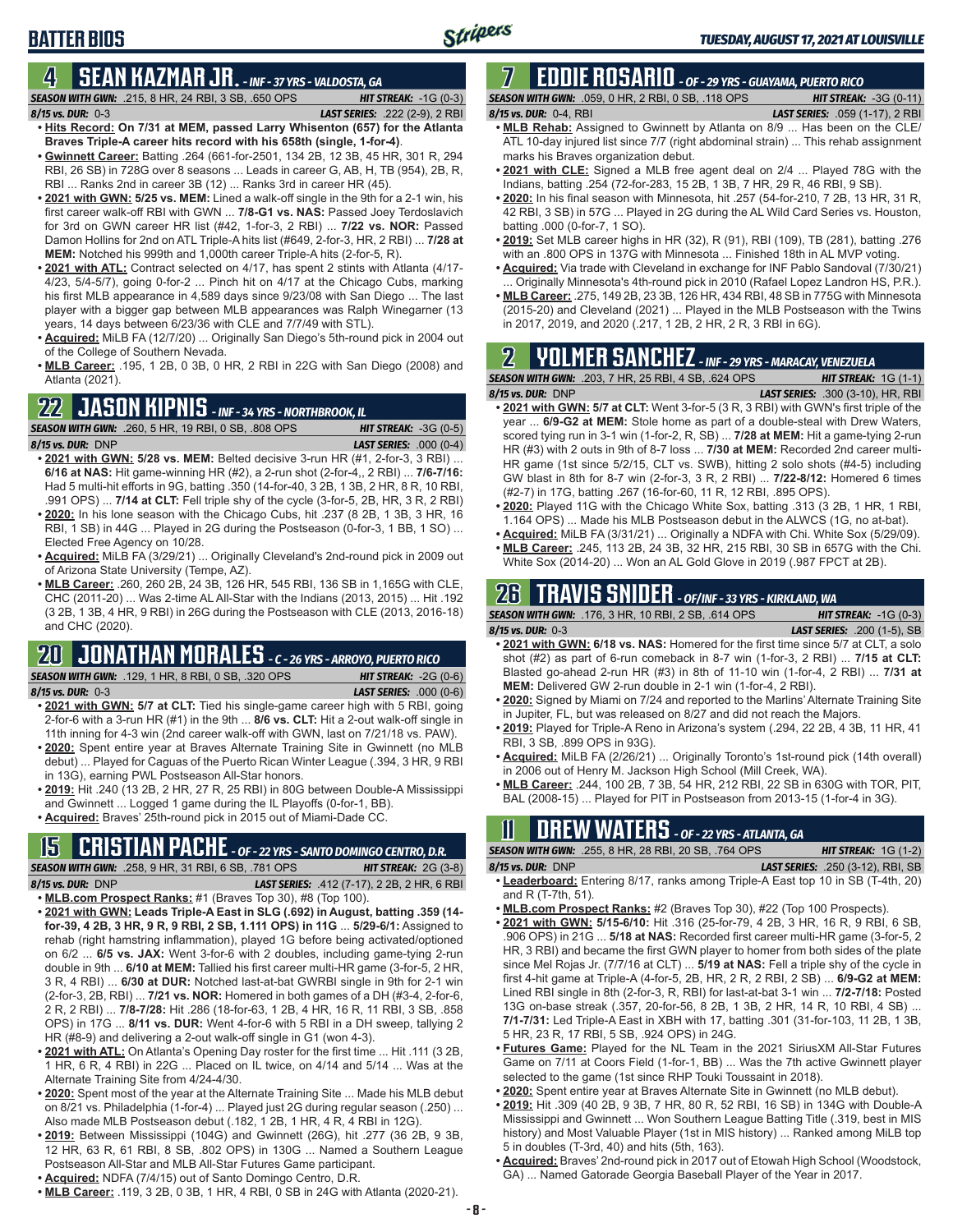#### **SEASON SUMMARY**



#### **TEAM HIGHS & LOWS**

| <b>OFFENSE:</b>  |                                                                 |
|------------------|-----------------------------------------------------------------|
|                  |                                                                 |
|                  |                                                                 |
|                  |                                                                 |
|                  |                                                                 |
|                  |                                                                 |
|                  |                                                                 |
|                  |                                                                 |
|                  |                                                                 |
|                  |                                                                 |
|                  |                                                                 |
|                  |                                                                 |
|                  |                                                                 |
|                  |                                                                 |
|                  |                                                                 |
|                  |                                                                 |
|                  |                                                                 |
|                  |                                                                 |
| <b>PITCHING:</b> |                                                                 |
|                  |                                                                 |
|                  |                                                                 |
|                  |                                                                 |
|                  |                                                                 |
|                  |                                                                 |
|                  |                                                                 |
|                  |                                                                 |
|                  |                                                                 |
|                  |                                                                 |
|                  |                                                                 |
|                  |                                                                 |
|                  |                                                                 |
|                  |                                                                 |
| <b>DEFENSE:</b>  | Most Double Plays Turned, Game  3 (5x, last: 7/16 at Charlotte) |

#### **INDIVIDUAL HIGHS & LOWS**

| <b>HITTING (GAME):</b> |  |
|------------------------|--|
|                        |  |
|                        |  |
|                        |  |
|                        |  |
|                        |  |
|                        |  |
|                        |  |
|                        |  |
|                        |  |
|                        |  |
|                        |  |
|                        |  |
|                        |  |

#### **PITCHING (GAME):**

| Low-Run 9.0 IP CG …………………………………………………………………………………None |
|-------------------------------------------------------|

#### **DEFENSE (GAME):**

#### **STREAKS**

| OFFENSIVE (LONGEST IN 2021 ONLY): |  |  |
|-----------------------------------|--|--|
|-----------------------------------|--|--|

#### **PITCHING (LONGEST IN 2021 ONLY):**

#### **LAST TIME IT HAPPENED (GWINNETT REGULAR-SEASON HISTORY)**

#### **TEAM OFFENSE:**

| <b>TEAM PITCHING:</b> |  |
|-----------------------|--|
|                       |  |
|                       |  |
|                       |  |
|                       |  |
|                       |  |
|                       |  |
|                       |  |
|                       |  |
|                       |  |

#### **TEAM DEFENSE:**

|  | Turn a Triple Play 6/5/21 vs. Jacksonville (Camargo-Kipnis-Snider) |
|--|--------------------------------------------------------------------|
|  |                                                                    |

### **TEAM MISCELLANEOUS:**<br>18-Run Margin of Victory....

#### Largest Margin of Victory........................................ 18 Runs (5/7 at Charlotte, 19-1)

**TEAM MISCELLANEOUS**

Most Triple Plays Turned, Game .......................................... 1 (6/5 vs. Jacksonville) Most Errors, Game ..................................................................3 (5/15 vs. Louisville) Most Stolen Bases Allowed, Game ...............................................4 (7/4 at Durham) Most Caught Stealing, Game .............................................. 2 (8/8-G1 vs. Charlotte)

| Largest Blown Lead (Loss)3 Runs (4x, last: 8/6 vs. Charlotte, 5-2, 6-10) |
|--------------------------------------------------------------------------|
|                                                                          |
| Longest Game, Time……………………………………………………4:26 (5/4 at Charlotte)            |
|                                                                          |
|                                                                          |
|                                                                          |
|                                                                          |
|                                                                          |
|                                                                          |
|                                                                          |
|                                                                          |

#### **INDIVIDUAL OFFENSE:**

|                       | Back-to-Back-to-Back Homers  Arcia/Camargo/Demeritte (5/8/21 at Charlotte) |
|-----------------------|----------------------------------------------------------------------------|
|                       |                                                                            |
|                       |                                                                            |
|                       |                                                                            |
|                       |                                                                            |
|                       |                                                                            |
|                       |                                                                            |
|                       |                                                                            |
|                       |                                                                            |
|                       |                                                                            |
|                       |                                                                            |
|                       |                                                                            |
| INDIVIDITAL PITCHING. |                                                                            |

#### **INDIVIDUAL PITCHING:**

| 9.0-Inning No-Hitter (Solo)Todd Redmond (5/28/10 at Louisville)                |
|--------------------------------------------------------------------------------|
| 9.0-Inning No-Hitter (Comb.) Wooten/Marksberry/Ramirez (6/30/16 at Louisville) |
|                                                                                |
|                                                                                |
|                                                                                |
| 21 Consecutive Saves Converted Jairo Asencio (9/6/09-8/8/11)                   |
| 25.0-Inning Scoreless Streak Stephen Marek, 25.1 IP (6/6/10-8/2/10)            |